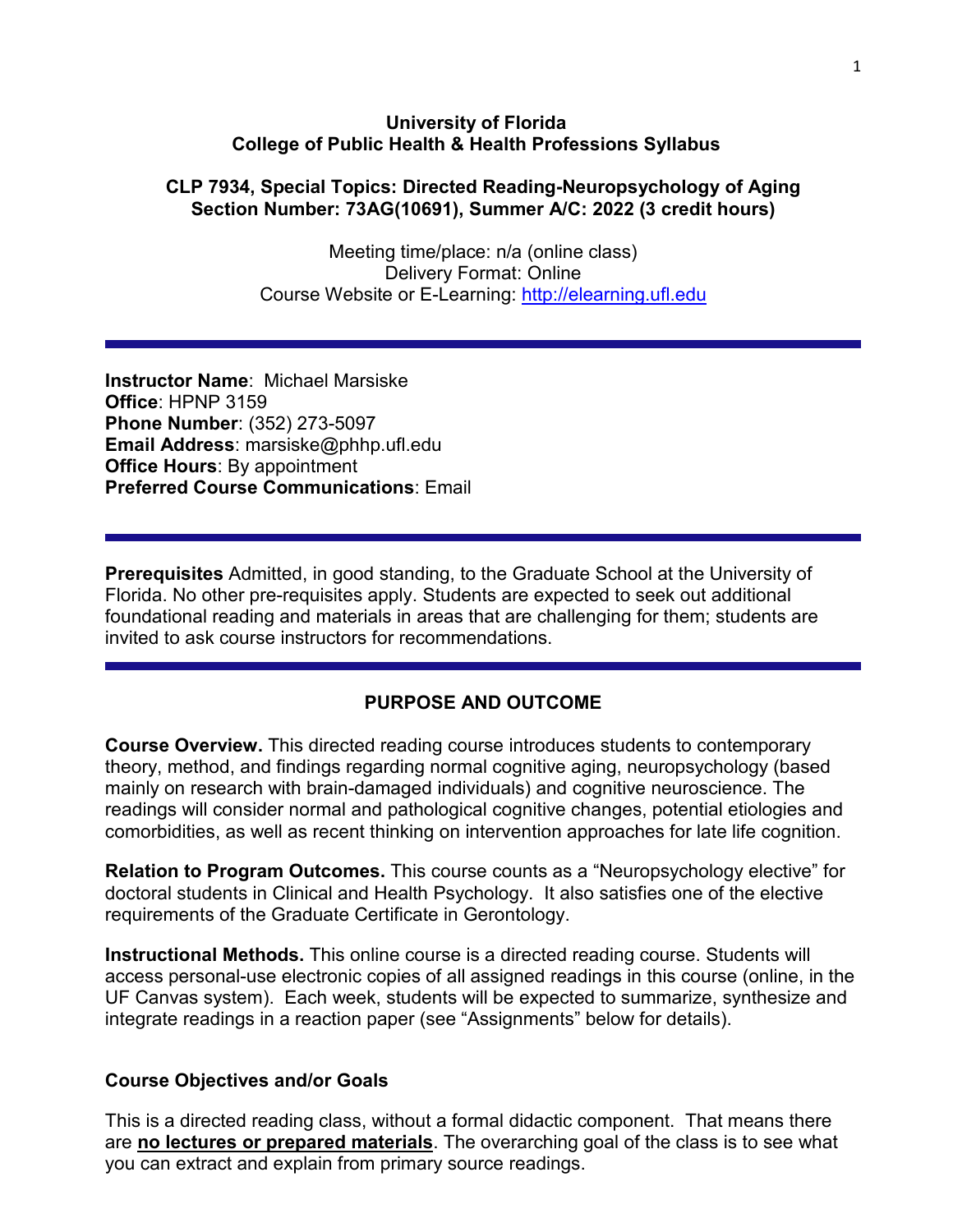By the end of this course, students will be able to:

- 1. Develop models of individual differences in cognitive aging.
	- a. Cognitive outcomes will be framed in terms of the diversity of diagnostic approaches for characterizing late life cognition.
	- b. Predictors will include biological (genetic, health, environmental), psychological (attitudinal and emotional) and social determinant (health and health care, neighborhood, economic security) factors. Factors accounting for racial and ethnic variation in late life cognition will be considered
- 2. Critique current literature on cognitive aging by considering methodological strengths and weaknesses of the current literature in weekly reaction papers.

The philosophical underpinning of the learning approach is the Feynman method [\(http://lifehacker.com/the-feynman-technique-helps-you-study-faster-and-retain-](http://lifehacker.com/the-feynman-technique-helps-you-study-faster-and-retain-1790501936)[1790501936\)](http://lifehacker.com/the-feynman-technique-helps-you-study-faster-and-retain-1790501936) , which emphasizes active learning over passive learning. And the hallmark of active learning is that you can EXPLAIN the topic simply to someone else. You will do this in the form of your weekly reaction paper.

## **DESCRIPTION OF COURSE CONTENT**

#### **Topical Outline/Course Schedule**

Specific weekly readings are listed in the appendix to this syllabus

| Week(s)        | Due    | <b>Topic</b>                                   |
|----------------|--------|------------------------------------------------|
|                | Date*  |                                                |
|                | 5/17   | Understanding cognitive aging                  |
| $\overline{2}$ | $5/24$ | Individual differences in cognitive aging      |
| 3              | 5/31   | Cognitive and neural reserve in aging          |
| 4              | 6/7    | Neuroimaging/neuroscience methods and aging I  |
| 5              | 6/14   | Neuroimaging/neuroscience methods and aging II |
| 6              | 6/21   | Memory aging                                   |
|                | 6/28   | Epidemiology and neuropathology of dementia    |
| 8              | 7/5    | Clinical assessment of the dementias           |
| 9              | 7/12   | Clinical and environmental risk factors        |
| 10             | 7/19   | Cardiovascular aging                           |
| 11             | 7/26   | Everyday functioning                           |
| 12             | 8/2    | Interventions                                  |

#### **\*Due dates are Tuesdays at 11:59 pm**

#### **Caveat**:

The above schedule and procedures in this course are subject to change in the event of extenuating circumstances. Any changes will be announced in class, and the student is personally responsible for obtaining updated information regarding those changes.

#### **Course Materials**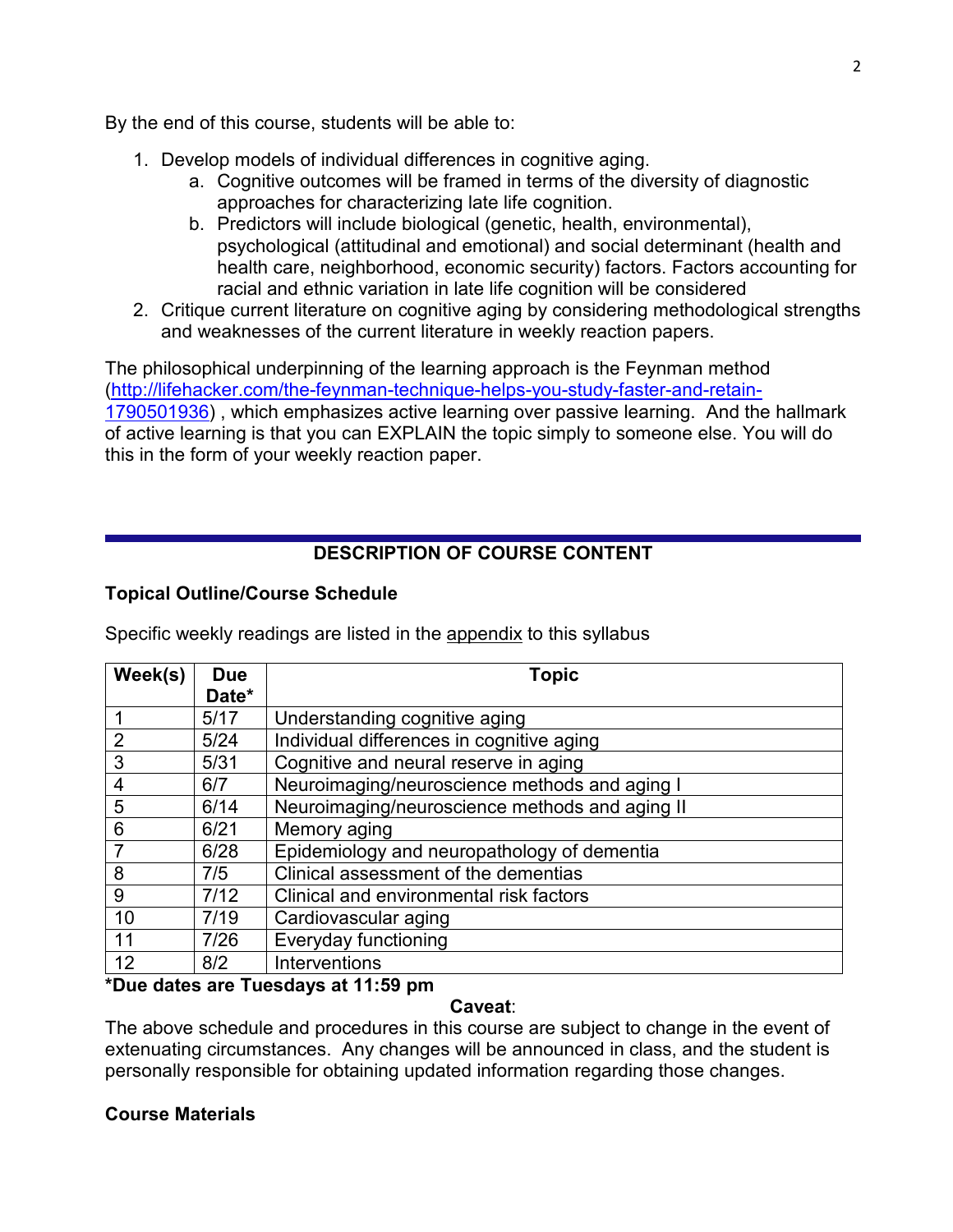Each week is associated with readings (empirical articles, meta-analyses, review chapters, theoretical papers, fact sheets, consensus statements). These are detailed below in the weekly calendar, and electronic copies will be provided at the class elearning site. The specific weekly reading list is given in the bibliography in the appendix of this syllabus.

# **Technology**

Students are required to access all materials in Canvas, and to submit all materials in Microsoft format (Office, Powerpoint) in Canvas. Software can be obtained at [https://software.ufl.edu/agreements/microsoft/student/downloads/.](https://software.ufl.edu/agreements/microsoft/student/downloads/) Readings are provided in Adobe pdf format, and can be accessed via the free AdobeAcrobat reader [http://www.adobe.com/products/reader.html.](http://www.adobe.com/products/reader.html)

For issues with technical difficulties for E-learning please contact the UF Help Desk at:

- Learning-support@ufl.edu
- $\bullet$  (352) 392-HELP select option 2
- <https://lss.at.ufl.edu/help.shtml>

## Technology access provided by the University of Florida

Although the University of Florida requires students to have continuous access to a computer, resources are available to students to help students who may not have hardware and software access. As noted by the UF Computing Policy, "[t]he university provides both physical and virtual computer labs that include access to numerous software packages. While the university provides these services to all students, they are not intended as the sole means for students to meet this requirement. The university has also negotiated free or discounted student options for many software packages which are available through Software Licensing Services." Student computer labs are available at all UF libraries, including Smathers, Marston Science, Education Library, and the Health Science library in Communicore. Most software and personal storage space can be accessed without charge at the university virtual server [https://apps.ufl.edu.](https://apps.ufl.edu/) Secure, encrypted University of Florida file storage is available via UF-branded Dropbox, Google Drive and Microsoft OneDrive services.

## Managing e-learning technical issues

- $\circ$  If you cannot upload a document due to technical problems (e.g., if Canvas is down), you may e-mail Dr. Marsiske. The timestamp on your e-mail will serve as the time submitting. In such cases, please upload your assignment to Canvas as well, once the technical issue is resolved. We also require you to contact the UF Helpdesk and obtain a "problem ticket number" to further document your goodfaith attempts to resolve the technical problem. Official text:
	- o *Don't wait until the last minute. Know when the [assignment] is due and leave yourself plenty of time.*
	- o *[Finish your assignment] during Help Desk hours (http://helpdesk.ufl.edu) so that if you encounter problems, there will be someone available to help you.*
	- o *Make sure you have a dependable internet connection.*
	- o *Use a current, updated browser and operating system*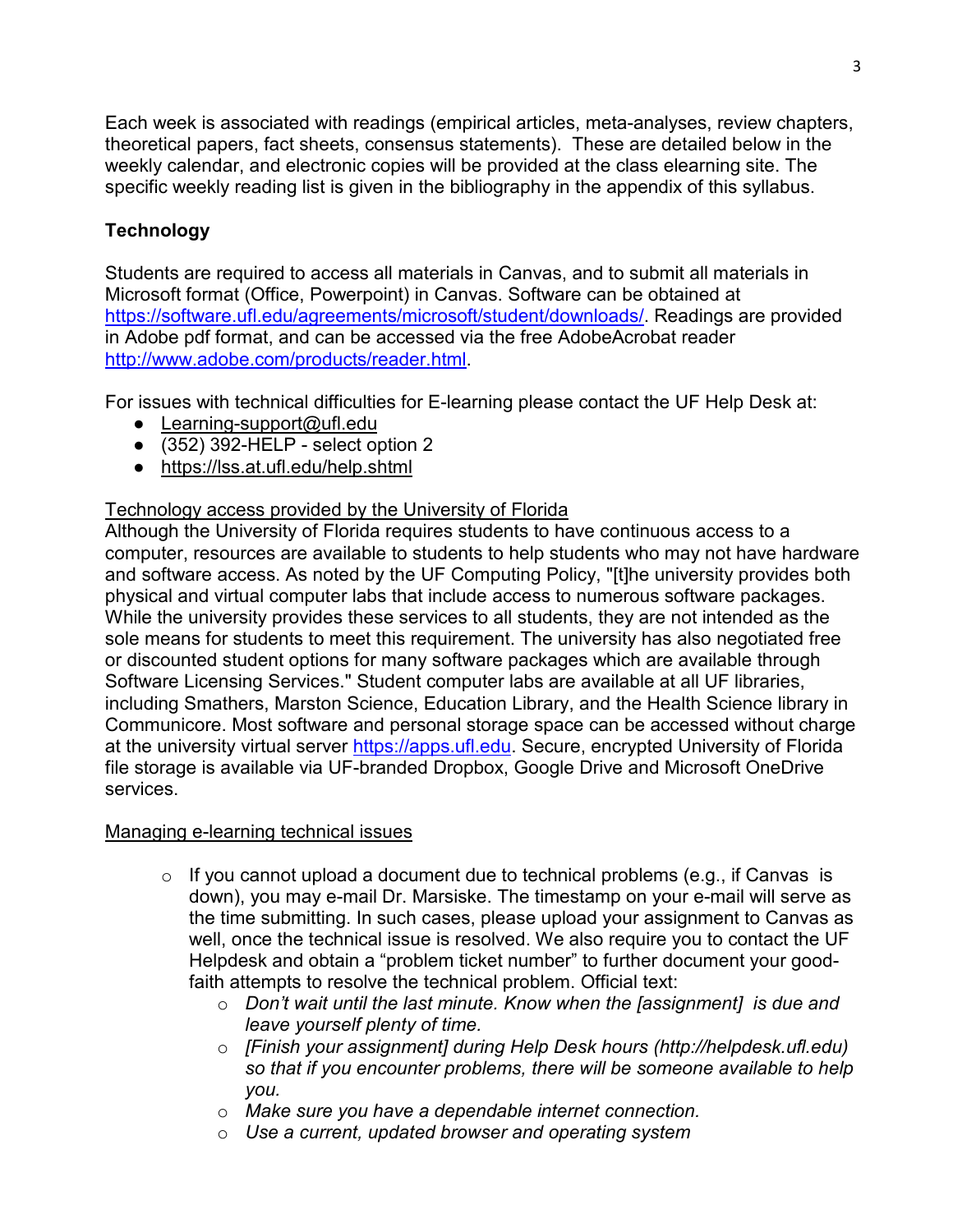- o *Make sure you read your instructions carefully before beginning the assignment.*
- o *If you encounter any unexpected behavior (error messages, inability to log in, etc.,) take a screen shot of the problem (Print Scrn) and paste (CTRL+V) into a program like Word or Paint. Save this file. This is important so that your instructor knows your problem is legitimate, and to assist the UF Computing Help Desk in helping you fix the problem.*
- o *If you encounter problems that prevent you from [completing the assignment], immediately call the UF Computing Help Desk at 352-392- 4357. Keep the ticket number for future reference.*
- o *When you are done with your [assignment], be sure you submit it! If you do not see a successful submission message, your test is still in progress. You will not get a grade until you submit.*

## **ACADEMIC REQUIREMENTS AND GRADING**

### **Assignments**

The grade for the class will be based on the weekly reaction paper. *Each reaction paper*  will be weighted to count for the exact same proportion of your final grade, even if *varying numbers of pages-to-read are given to each week.* 

1. *Submitted reaction papers*. *Submit via Canvas.*

The reaction paper should:

- a. Be about 500 words (approximately two double spaced pages if you use Times New Roman 12 or Arial 11, with 1-inch margins)
- b. Each reaction paper should consider the following items.
	- 1. Identify the two most important findings or conclusions from each paper. Justify why you believe these are important.
	- 2. What are the two or three major themes that emerged across the papers? How do the papers agree or disagree around these themes?
	- 3. Across the papers of this week, what did you identify as major methodological shortcomings that need to be addressed to advance this area of research? Alternatively, what do you believe is the next important kind of evidence needed to advance this area of research – what kinds of data do we need to collect next?
	- 4. What surprised you most in reading these papers? What finding or conclusions most challenged your pre-existing beliefs? (If you were not surprised, provide detail on the source of your pre-existing knowledge, and why you were not surprised).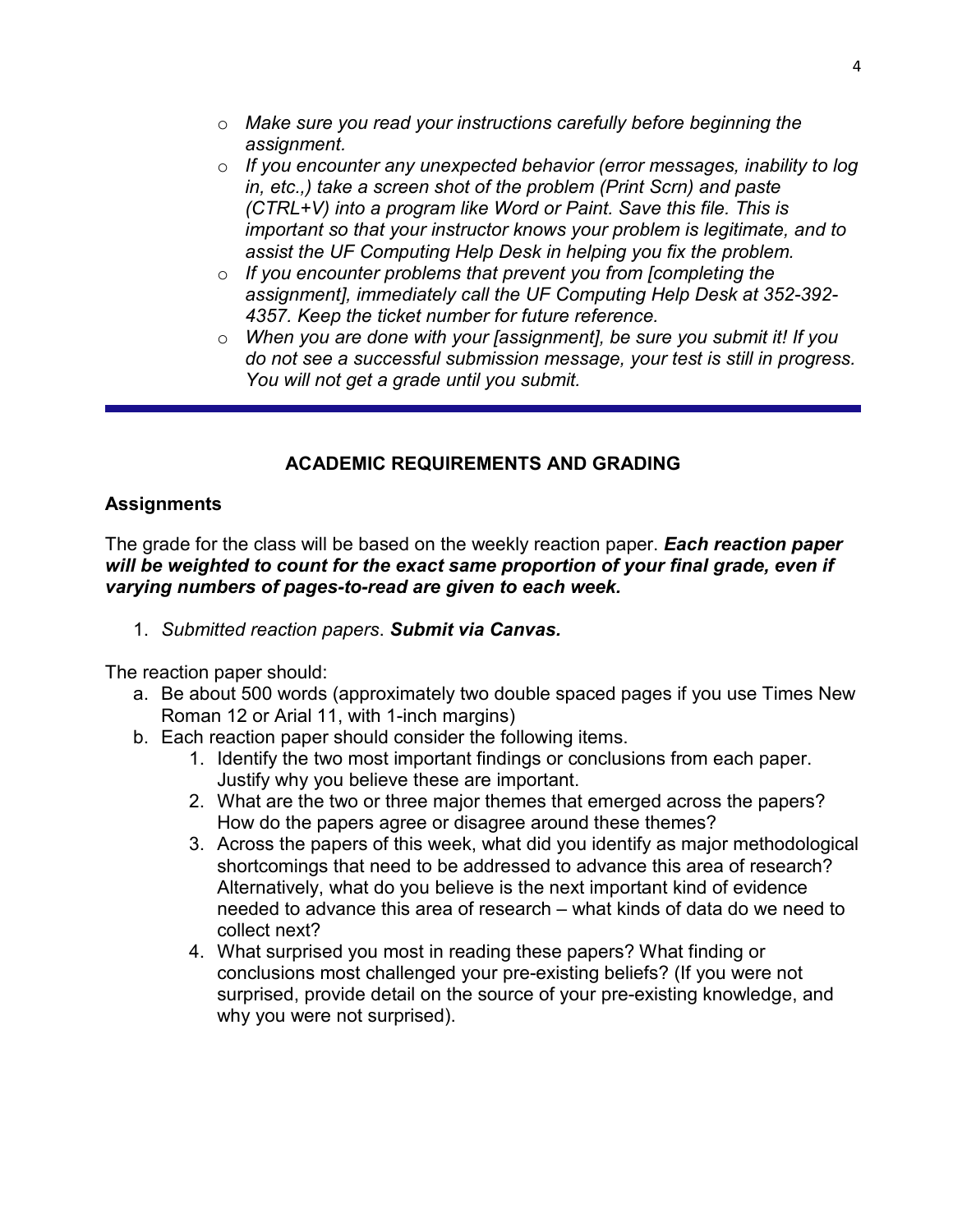## **Grading**

| <b>Requirement</b> | Due date | % of final grade<br>(must sum to<br>$100\%$ |
|--------------------|----------|---------------------------------------------|
| Week 1 Assignment  | 5/17     | 8.33%                                       |
| Week 2 Assignment  | 5/24     | 8.33%                                       |
| Week 3 Assignment  | 5/31     | 8.33%                                       |
| Week 4 Assignment  | 6/7      | 8.33%                                       |
| Week 5 Assignment  | 6/14     | 8.33%                                       |
| Week 6 Assignment  | 6/21     | 8.33%                                       |
| Week 7 Assignment  | 6/28     | 8.33%                                       |
| Week 8 Assignment  | 7/5      | 8.33%                                       |
| Week 9 Assignment  | 7/12     | 8.33%                                       |
| Week 10 Assignment | 7/19     | 8.33%                                       |
| Week 11 Assignment | 7/26     | 8.33%                                       |
| Week 12 Assignment | 8/2      | 8.33%                                       |

Note: Each weekly assignment will be rated out of 10 points, summing to 120 points during the semester. The final grade will be calculated by multiplying the total number of points by 0.833. The grading rubric for each reaction is as follows, and comments upon grading will help explain the points assigned.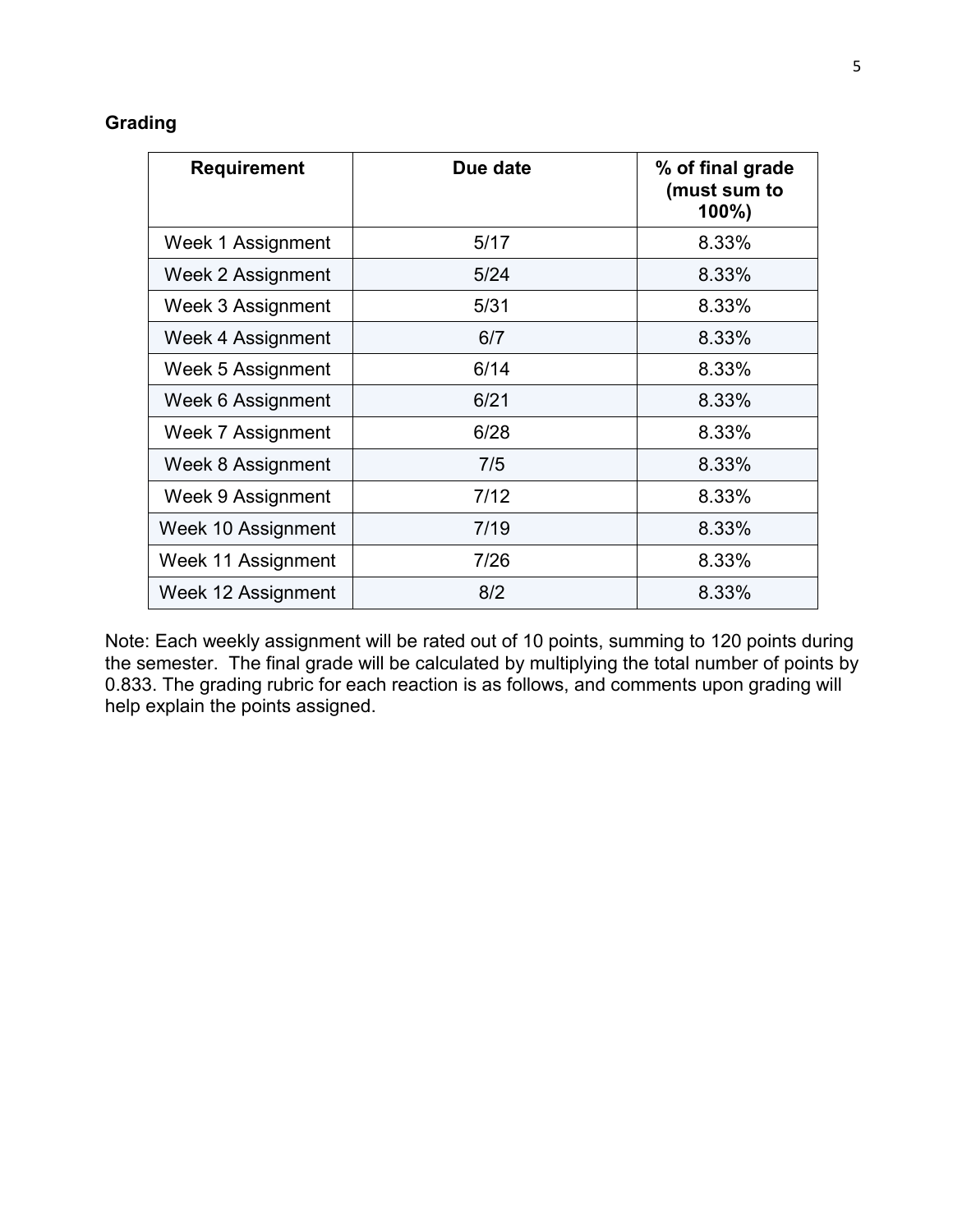#### **Rubric**

| 10 points                                                                                                                                                                                                                                                                                                                                                                                                                                                                                                                                                    | 9 points                                                                                                                                                                                                                                                                                                                                                                                                                                                                                                                               | 8 points                                                                                                                                                                                                                                                                                                                                                                                                                                                                                   | 7 points                                                                                                                                                                                                                                                                                                                                                                                                                                                                                                                                            | 0 points        |
|--------------------------------------------------------------------------------------------------------------------------------------------------------------------------------------------------------------------------------------------------------------------------------------------------------------------------------------------------------------------------------------------------------------------------------------------------------------------------------------------------------------------------------------------------------------|----------------------------------------------------------------------------------------------------------------------------------------------------------------------------------------------------------------------------------------------------------------------------------------------------------------------------------------------------------------------------------------------------------------------------------------------------------------------------------------------------------------------------------------|--------------------------------------------------------------------------------------------------------------------------------------------------------------------------------------------------------------------------------------------------------------------------------------------------------------------------------------------------------------------------------------------------------------------------------------------------------------------------------------------|-----------------------------------------------------------------------------------------------------------------------------------------------------------------------------------------------------------------------------------------------------------------------------------------------------------------------------------------------------------------------------------------------------------------------------------------------------------------------------------------------------------------------------------------------------|-----------------|
| • Paper addresses<br>all four questions<br>• Writing is<br>specific, and<br>shows careful<br>reading (e.g.,<br>particular points<br>made in the<br>papers are<br>discussed, or<br>specific quotes<br>are extracted and<br>explained)<br>• There is clear<br>evidence of<br>critical analysis<br>(evaluation of<br>strengths and<br>weaknesses<br>and/or<br>clinical/research<br>implications)<br>• There is evidence<br>of creativity and<br>effort in<br>speculating about<br>cross-cutting<br>themes, needed<br>next steps, and<br>surprising<br>findings. | • Paper addresses<br>all four questions<br>• Writing is<br>specific, and<br>shows careful<br>reading (e.g.,<br>particular points<br>made in the<br>papers are<br>discussed, or<br>specific quotes<br>are extracted and<br>explained)<br>• There is clear<br>evidence of<br>critical analysis<br>(evaluation of<br>strengths and<br>weaknesses<br>and/or<br>clinical/research<br>implications)<br>• Discussion of<br>cross-cutting<br>themes, needed<br>next steps, and<br>surprising<br>findings is<br>perfunctory,<br>under-developed | • Paper addresses<br>all four questions<br>• Writing is<br>specific, and<br>shows careful<br>reading (e.g.,<br>particular points<br>made in the<br>papers are<br>discussed, or<br>specific quotes<br>are extracted and<br>explained)<br>• Presentation is<br>more of a<br>summary than a<br>critical evaluation<br>of strengths and<br>weaknesses<br>• Discussion of<br>cross-cutting<br>themes, needed<br>next steps, and<br>surprising<br>findings is<br>perfunctory,<br>under-developed | • Paper addresses<br>all four questions<br>• Points discussed<br>are general and<br>could be written<br>without<br>specifically<br>engaging with<br>these papers or<br>only reading the<br>abstract (e.g.,<br>saying "exercise<br>is good" without<br>explaining why<br>based on the<br>papers)<br>• Presentation is<br>more of a<br>summary than a<br>critical evaluation<br>of strengths and<br>weaknesses<br>Discussion of<br>cross-cutting<br>themes, needed<br>next steps, and<br>surprising<br>findings is<br>perfunctory,<br>under-developed | • Not submitted |

#### **See below for additional policy on late submissions.**

**Note that after your reaction paper has been graded, it may be distributed to other class members for review and mutual learning.**

**Point system used (i.e., how do course points translate into letter grades).**

| <b>Points</b><br>earned | 93-100 | 90-92 | 87-89 | 83-86 | 80-82 | 77-79        | 73-76  | 70-72   | 67-69 | 63-66 | 60-62 | <b>Below</b><br>60 |
|-------------------------|--------|-------|-------|-------|-------|--------------|--------|---------|-------|-------|-------|--------------------|
| Letter<br>Grade         | A      | $H^-$ | B+    | В     | B-    | $\sim$<br>J. | ⌒<br>ັ | ⌒<br>J. | D+    | ◡     | - ∪∗  | -<br>−             |

Please be aware that a C- is not an acceptable grade for graduate students. A grade of C counts toward a graduate degree only if an equal number of credits in courses numbered 5000 or higher have been earned with an A.

| ∟etter<br>Grade        |             | А-   | B+   | в   | в-   | C+          | $\ddot{\phantom{1}}$<br>ີ | $\sim$<br>v- | D+  | D    | D-   |     | <b>WF</b> |     | <b>NG</b> | S-U |
|------------------------|-------------|------|------|-----|------|-------------|---------------------------|--------------|-----|------|------|-----|-----------|-----|-----------|-----|
| Grade<br><b>Points</b> | $+0.1$<br>4 | 3.67 | 3.33 | 3.0 | 2.67 | 22.<br>دد.ے | 2.0                       | .67          | .33 | 0. ا | 0.67 | 0.0 | 0.0       | 0.0 | 0.0       | 0.0 |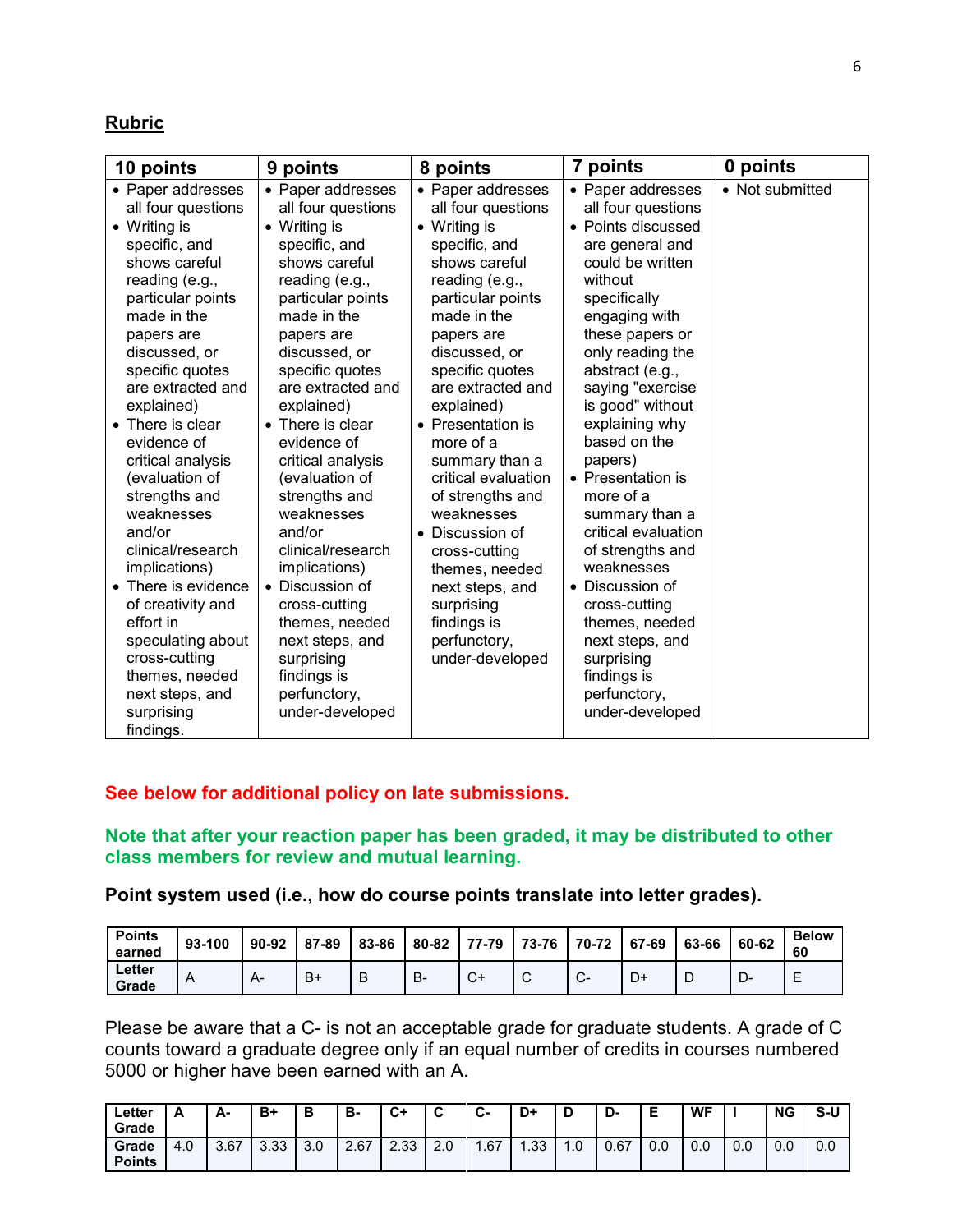For greater detail on the meaning of letter grades and university policies related to them, see the Registrar's Grade Policy regulations at: <http://catalog.ufl.edu/ugrad/current/regulations/info/grades.aspx>

#### **Response/feedback policy.**

A member of the instruction team will respond to communications (emails, phone calls, communications through Canvas, anonymous comment form) within 24 hours during the work week, and within 48 hours during weekends or university closures. If closures are due to inclement weather or emergency, responses may be slower.

### **Exam Policy**.

No exams for this class

## **Policy Related to Extra Credit**

### *When class size is large enough to permit student evaluations of teaching, all members of the class will be awarded one (1) bonus point if at least 80% of the enrolled class completes evaluations, and two (2) bonus points if 100% of the enrolled class completes evaluations.*

Students are expected to provide feedback on the quality of instruction in this course by completing online evaluations at [GatorEvals.](https://gatorevals.aa.ufl.edu/) Evaluations are typically open during the last two or three weeks of the semester, but students will be given specific times when they are open. Summary results of these assessments are available to students at [GatorEvals.](https://gatorevals.aa.ufl.edu/public-results/)

## **Policy Related to Make up Exams or Other Work**

For homework, late submissions are not encouraged. Late submissions will be accepted for up to 7 days, but with the following penalty schedule:

With regard to missing or incomplete assignments, the following policies apply:

- Instructor will not contact you about missing or incomplete assignments. **It is your responsibility** to check that the *correct* Summary has been submitted to Canvas on time
- **It may be possible to avoid a late penalty IF YOU CONTACT THE INSTRUCTOR AT LEAST 24 HOURS IN ADVANCE.** You should email the course coordinator and explain what issue (e.g., bereavement, illness) necessitates lateness. In some cases, documentation may be requested. If a lateness allowance is agreed to, this applies to a single assignment only. It does not allow you to delay future assignments. Note, conference attendance or doctoral qualifying examinations or thesis/dissertation defenses do not constitute valid lateness excuses.
- If your assignment is late, you will lose 10% each day up to the seventh day, after which a zero grade will be assigned. Each assignment is initially graded up to a total of 10 points according to the rubric (before it is converted to 6.67% or 13.33% of your grade, depending on assignment). Thus, if an assignment is worth a maximum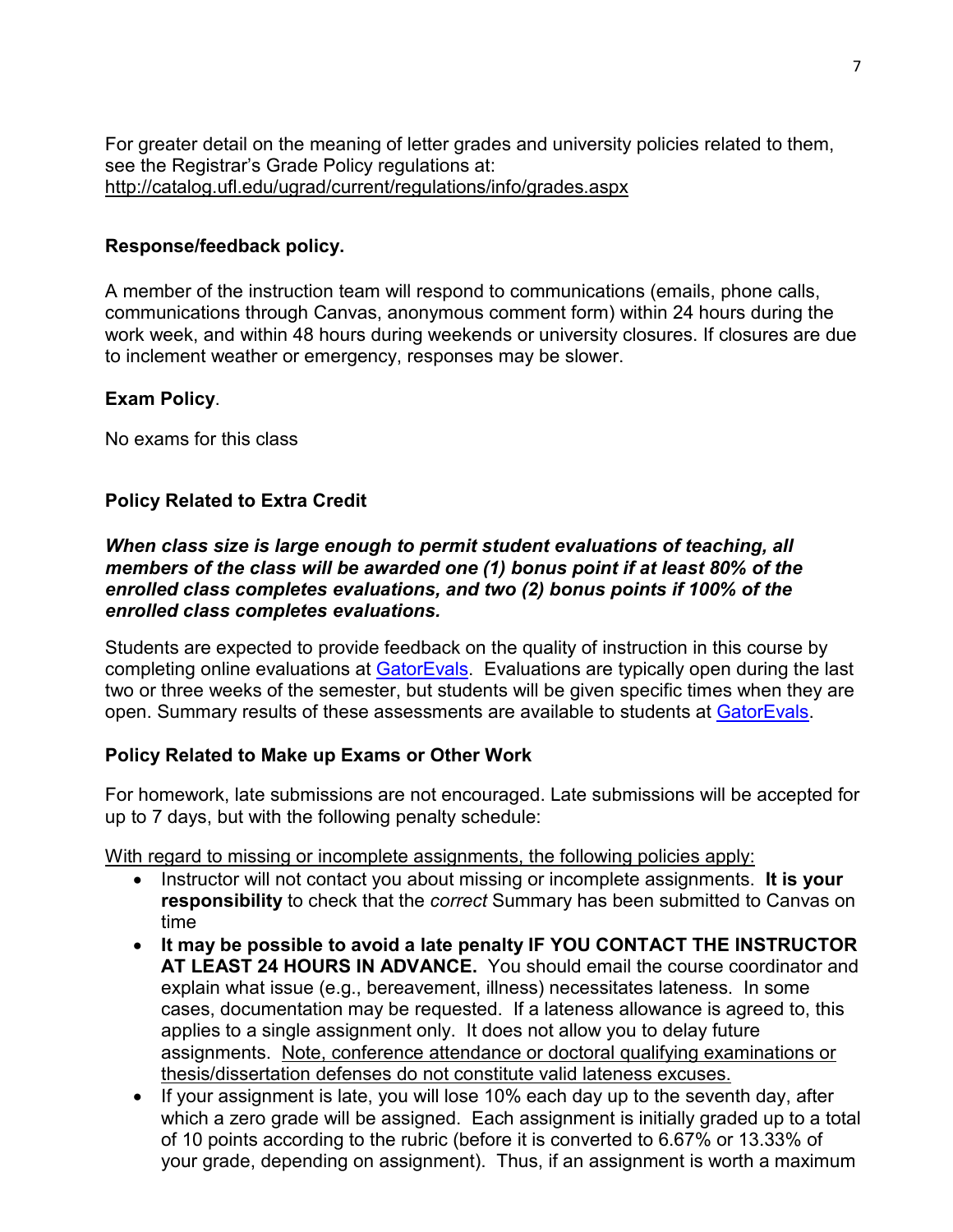of 10 points, you will lose 1 point for each late day. "Late" begins one minute after the due time (e.g., an assignment due at 11:59 pm is considered late at midnight). Penalties are as follows:

| 1 minute to 24 hours late                | 10% of maximum deducted from achieved grade  |
|------------------------------------------|----------------------------------------------|
| 1 day + 1 minute late to 48 hours late   | 20% of maximum deducted from achieved grade  |
| 2 days + 1 minute late to 72 hours late  | 30% of maximum deducted from achieved grade  |
| 3 days + 1 minute late to 96 hours late  | 40% of maximum deducted from achieved grade  |
| 4 days + 1 minute late to 120 hours late | 50% of maximum deducted from achieved grade  |
| 5 days + 1 minute late to 144 hours late | 60% of maximum deducted from achieved grade  |
| 6 days + 1 minute late to 168 hours late | 70% of maximum deducted from achieved grade  |
| 7 days + 1 minute late or longer         | 100% of maximum deducted from achieved grade |
|                                          |                                              |

**NOTE: UPLOADING THE WRONG DOCUMENT IS SAME-AS-LATE**, even if you have documentation that you completed the document on time. **It is your responsibility to verify that you have uploaded the correct document.** (You should open or download your uploaded homeworks and double- or triple-check that you have uploaded the right one).

- o There will be **no** exceptions to this policy.
- $\circ$  If you have uploaded the wrong document, and Canvas does not allow you to correct this, you should IMMEDIATELY send the correct document to Dr. Marsiske via email.

Any requests for waiving of late penalties due to technical issues MUST be accompanied by the ticket number received from LSS when the problem was reported to them. The ticket number will document the time and date of the problem. You MUST e-mail your instructor within 24 hours of the technical difficulty if you wish to request a make-up. The Appendix to this syllabus includes additional details for managing technical issues.

#### **Incomplete grades:**

An incomplete grade may be assigned at the discretion of the instructor as an interim grade for a course in which the student has 1) completed a major portion of the course with a passing grade, 2) been unable to complete course requirements prior to the end of the term because of extenuating circumstances, and 3) obtained agreement from the instructor and arranged for resolution (contract) of the incomplete grade. Instructors assign incomplete grades following consultation with Department Chairs.

### **Policy Related to Required Class Attendance**

There is no specific attendance requirement for this online class, but all weekly assignments must be submitted, without exception. Please note all faculty are bound by the UF policy for excused absences. For information regarding the UF Attendance Policy see the [Registrar website](http://www.registrar.ufl.edu/catalogarchive/01-02-catalog/academic_regulations/academic_regulations_013_.htm) for additional details:

#### **Religious Observances Policy**

We conduct this class in accordance with the University of Florida Religious Observances [policy,](https://administrativememo.ufl.edu/2018/10/uf-religious-observances-policy-3/) which states (in part): "Students and faculty must work together to allow students the opportunity to observe the holy days of his or her faith. A student needs to inform the faculty member of the religious observances of his or her faith that will conflict with class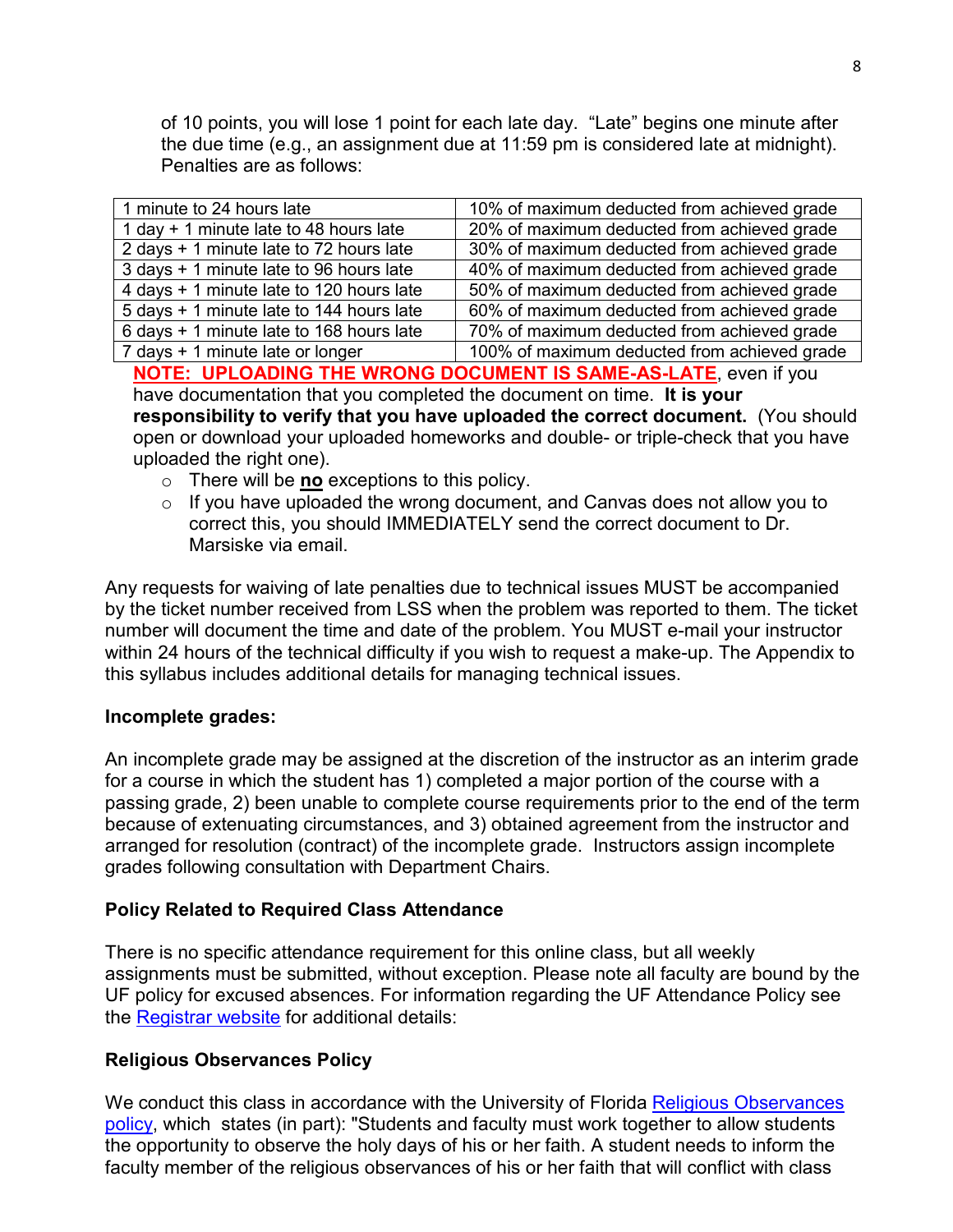attendance, with tests or examinations, or with other class activities prior to the class or occurrence of that test or activity. The faculty member is then obligated to accommodate that particular student's religious observances. Because our students represent a myriad of cultures and many faiths, the University of Florida is not able to assure that scheduled academic activities do not conflict with the holy days of all religious groups. We, therefore, rely on individual students to make their need for an excused absence known in advance of the scheduled activities….For University of Florida Students, the following guidelines apply: Students, upon prior notification of their instructors, shall be excused from class or other scheduled academic activity to observe a religious holy day of their faith. Students shall be permitted a reasonable amount of time to make up the material or activities covered in their absence. Students shall not be penalized due to absence from class or other scheduled academic activity because of religious observances…A student who is to be excused from class for a religious observance is not required to provide a second party certification of the reason for the absence. Furthermore, a student who believes that he or she has been unreasonably denied an education benefit due to religious beliefs or practices may seek redress through the student grievance procedure. "

### **STUDENT EXPECTATIONS, ROLES, AND OPPORTUNITIES FOR INPUT**

#### **Inclusive Learning Environment**

Public health and health professions are based on the belief in human dignity and on respect for the individual. As we share our personal beliefs inside or outside of the classroom, it is always with the understanding that we value and respect diversity of background, experience, and opinion, where every individual feels valued. We believe in, and promote, openness and tolerance of differences in ethnicity and culture, and we respect differing personal, spiritual, religious and political values. We further believe that celebrating such diversity enriches the quality of the educational experiences we provide our students and enhances our own personal and professional relationships. We embrace The University of Florida's Non-Discrimination Policy, which reads, "The University shall actively promote equal opportunity policies and practices conforming to laws against discrimination. The University is committed to non-discrimination with respect to race, creed, color, religion, age, disability, sex, sexual orientation, gender identity and expression, marital status, national origin, political opinions or affiliations, genetic information and veteran status as protected under the Vietnam Era Veterans' Readjustment Assistance Act." If you have questions or concerns about your rights and responsibilities for inclusive learning environment, please see your instructor or refer to the Office of Multicultural & Diversity Affairs [website.](http://www.multicultural.ufl.edu/)

#### **Instructor Diversity Statement**

Consistent with the Inclusive Environment statement elsewhere in this syllabus, I embrace non-discrimination with respect to race, creed, color, religion, age, disability, sex, sexual orientation, gender identity and expression, marital status, national origin, political opinions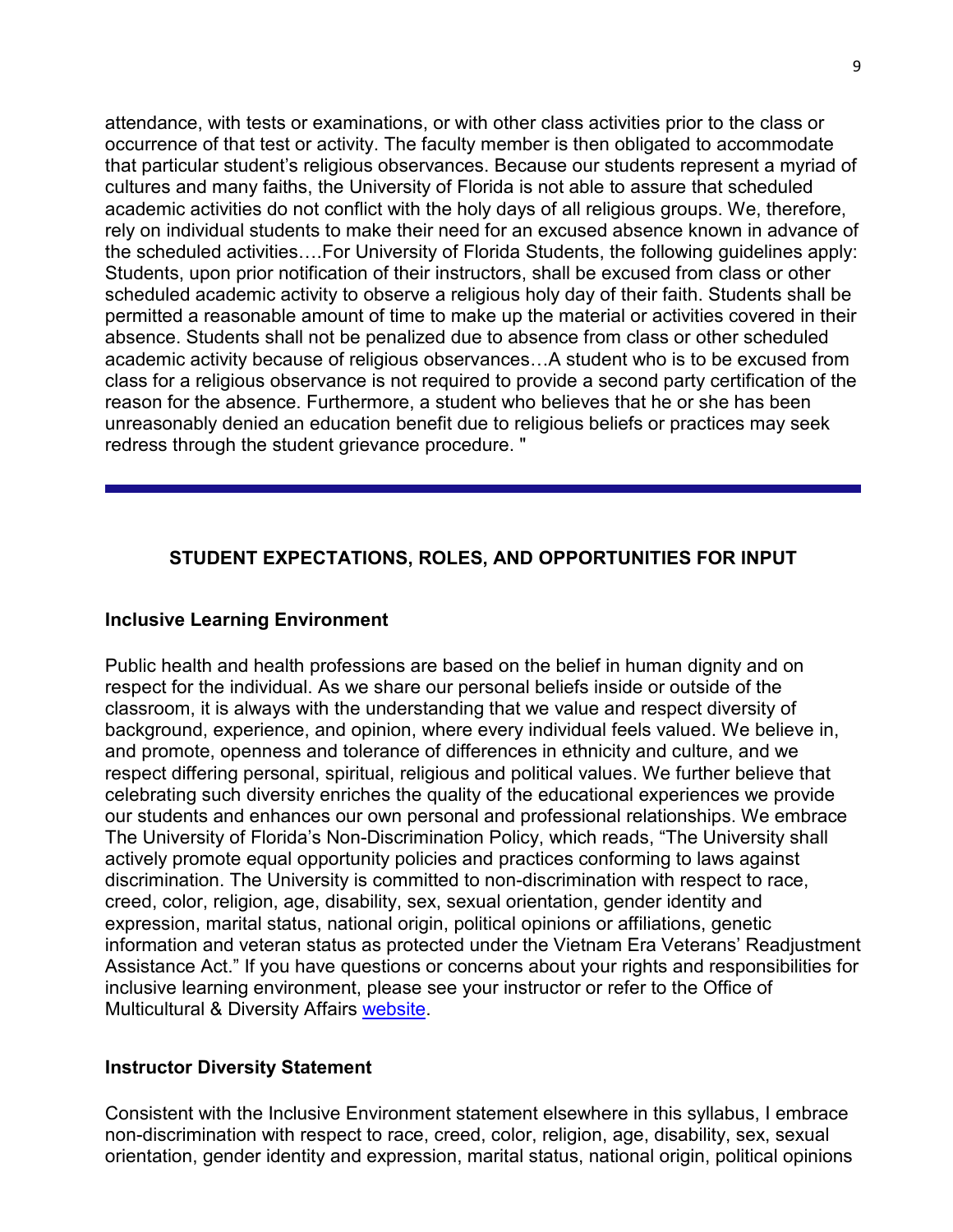or affiliations, genetic information and veteran status as protected under the Vietnam Era Veterans' Readjustment Assistance Act. But non-discrimination is for me, personally, too passive a phrase. I celebrate, value, and welcome the diversity of backgrounds and experiences that we collectively bring to the classroom.

I approach life, and this class, as a White male who has been in university environments since 1983 (first as undergraduate, then graduate student, then postdoctoral fellow and faculty member). I bring an international, if Western, perspective. I was born in Canada (and lived there for my first 22 years) and identify as a German-Canadian (my parents were born in Germany). My graduate work was in rural Pennsylvania. I speak English, German, and some French. I lived in Berlin, Germany as a postdoctoral fellow from 1992-1995. Prior to coming to the University of Florida, I was on the faculty of Wayne State University in Detroit. Thus, I bring exposure to a variety of urban, suburban environments across three countries.

I have profound sensorineural hearing loss in both ears (and have since I was 18 months old). I was raised in a time and environment where deafness was deficit, and where compensating and mainstreaming was viewed as the sole pathway to success. I have come slowly to understanding that I am differently abled, and to realize the many ways in which I have compensated for hearing loss through my life. The global pandemic was a time of great eye-opening for me, as I realized how poorly I could hear in classroom and meeting settings. The Zoom-years have been transformative for me (with the ability to adjust digital audio, use automatic captions, and see faces close up to support lip reading).

My goal is to serve as an instructor and mentor who serves diverse students from historically excluded groups to achieve their goals in my classes and laboratory environment. I will continue to seek funding to support the training of doctoral students from historically excluded groups. In my role as Director of Graduate Programs in the Department of Clinical and Health Psychology, I will continue to strive to recruit, retain, and foster well being in students from diverse and under-represented groups. Moreover, I will strive to incorporate and increase consideration of diversity in my teaching materials and methods. I view it as my responsibility to support students from diverse backgrounds to find their voices in class, and to use my diverse background to foster a sensitive and welcoming environment that supports growth and achievement in students my laboratory and classroom environments.

## **Expectations Regarding Course Behavior**

As a matter of mutual courtesy, please let the instructor know when you're going to be late, when you're going to miss class, or if you need to leave early. Please try to do any of these as little as possible. Students who have extraordinary circumstances preventing attendance, or who must leave early, should explain these circumstances to the course instructor prior to the scheduled class, or as soon as possible thereafter. The instructor will then make an effort to accommodate reasonable requests. If you must miss a class, please request notes from your classmates about the exercises/discussion you missed.

## **Communication Guidelines**

For extra help: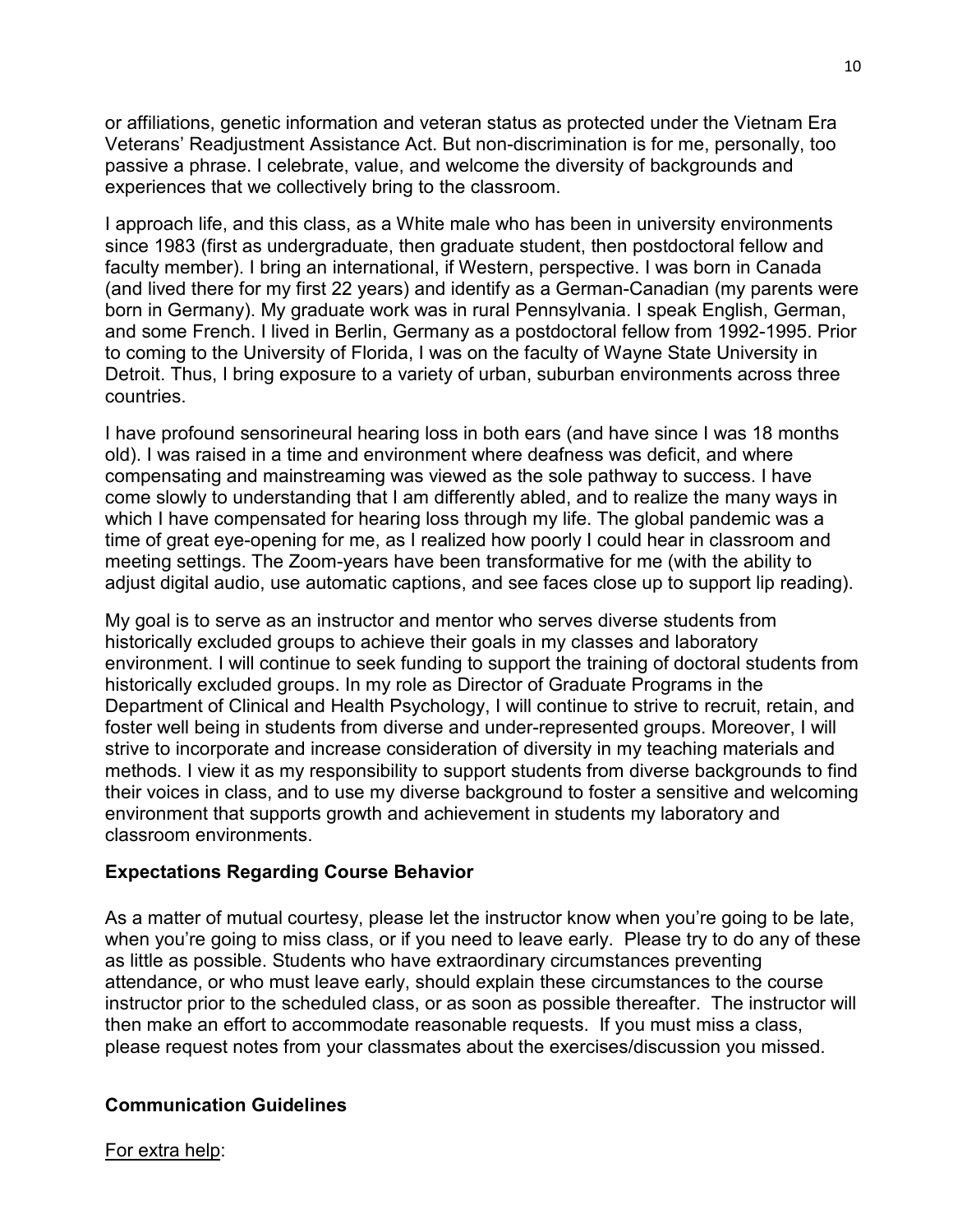A discussion board exists in Canvas for any open questions about course materials and assignments. You are welcome to post any questions. Please be respectful, and follow UF [Netiquette guidelines.](http://teach.ufl.edu/wp-content/uploads/2012/08/NetiquetteGuideforOnlineCourses.pdf) Please do not use the open forums for complaints or criticisms. Please do not post your suspected "answers" for any questions, so as not to interfere with the independent problem solving of other students. Dr. Marsiske will monitor and respond to the discussion board. Unfortunately, due to the limitations of Canvas, questions cannot be posted anonymously. You are also welcome to email with specific questions. **Note**: You can receive notifications whenever the discussion board is updated. Next to each discussion topic, click the green "subscribe" checkmark on the Canvas Discussion main page

Office Hours and Appointments*.* Dr. Marsiske has office hours by appointment for extra help.

### **University Honesty Policy**

UF students are bound by The Honor Pledge which states, "We, the members of the University of Florida community, pledge to hold ourselves and our peers to the highest standards of honor and integrity by abiding by the Honor Code. On all work submitted for credit by students at the University of Florida, the following pledge is either required or implied:

### *"On my honor, I have neither given nor received unauthorized aid in doing this assignment."*

[The Honor Code](https://www.dso.ufl.edu/sccr/process/student-conduct-honor-code/) specifies a number of behaviors that are in violation of this code and the possible sanctions. Furthermore, you are obligated to report any condition that facilitates academic misconduct to appropriate personnel. If you have any questions or concerns, please consult with the instructor or TAs in this class.

You are expected to exhibit behavior consistent with this commitment to the UF academic community, and on all work submitted for credit at the University of Florida.

It is your individual responsibility to know and comply with all university policies and procedures regarding academic integrity and the Student Honor Code. Violations of the Honor Code at the University of Florida will not be tolerated. Violations will be reported to the Dean of Students Office for consideration of disciplinary action. For additional information regarding Academic Integrity, please see Student [Conduct](https://www.dso.ufl.edu/sccr/process/student-conduct-honor-code/) and Honor Code or the [Graduate](http://gradschool.ufl.edu/students/introduction.html) Student Website for additional details:

Please remember cheating, lying, misrepresentation, or plagiarism in any form is unacceptable and inexcusable behavior.

#### **Online Faculty Course Evaluation Process**

*When class size is large enough to permit student evaluations of teaching, all members of the class will be awarded one (1) bonus point if at least 80% of the enrolled class completes evaluations, and two (2) bonus points if 100% of the enrolled class completes evaluations.*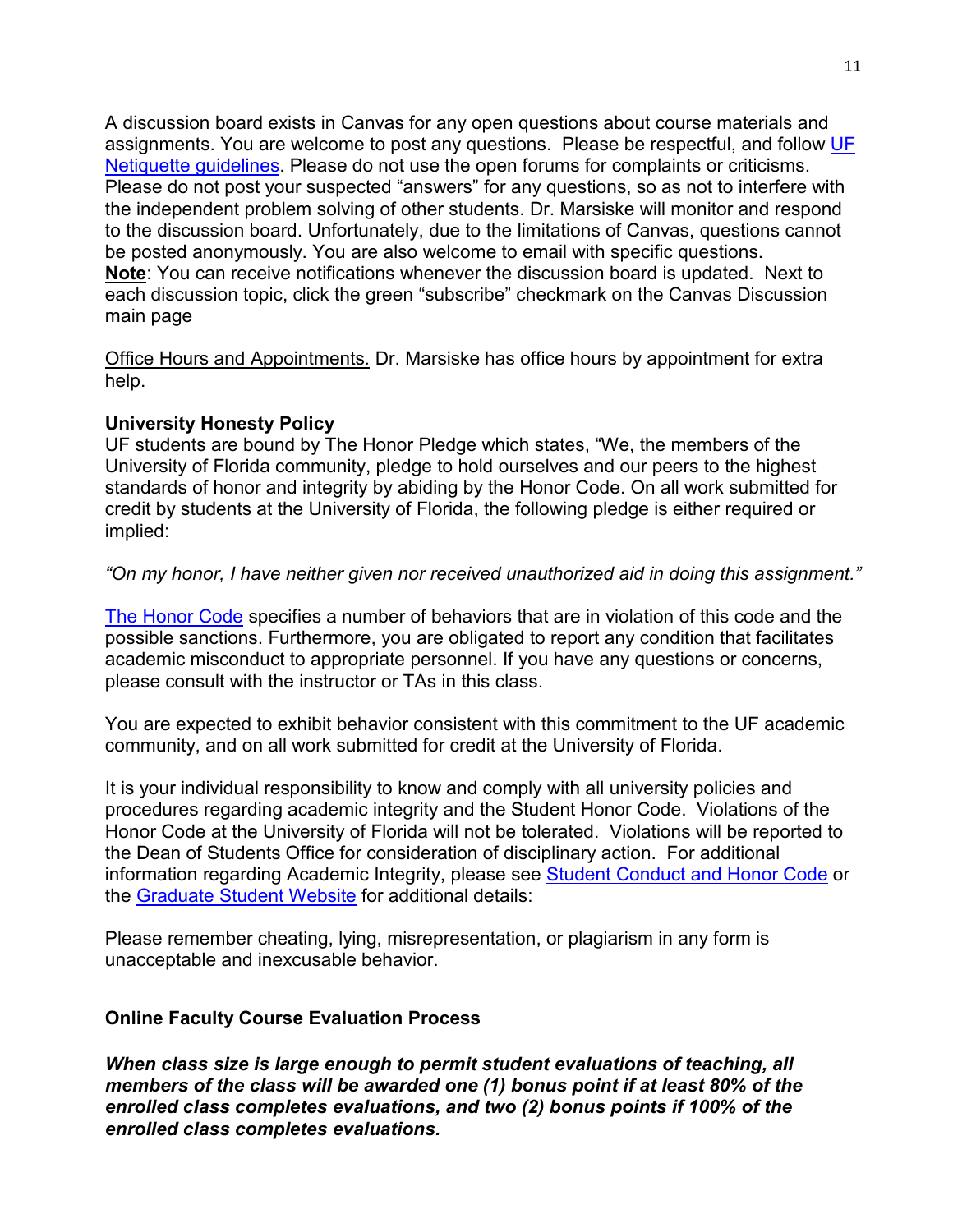Students are expected to provide feedback on the quality of instruction in this course by completing online evaluations at [GatorEvals.](https://gatorevals.aa.ufl.edu/) Evaluations are typically open during the last two or three weeks of the semester, but students will be given specific times when they are open. Summary results of these assessments are available to students at [GatorEvals.](https://gatorevals.aa.ufl.edu/)

Feedback is taken very seriously, and comments provided are used to improve the course for future semesters. These evaluations are not only read by me but are also read by my department. The department uses these evaluation results to evaluate my teaching, and evaluation results directly influence the tenure and promotion process. Evaluations are typically open during the last two or three weeks of the semester, but you will be given specific times when they are open. Summary scores calculated from the evaluations will also be posted [publicly.](https://gatorevals.aa.ufl.edu/public-results/)

## **SUPPORT SERVICES**

#### *Do not wait until you reach a crisis to come in and talk with us. We have helped many students through stressful situations impacting their academic performance. You are not alone so do not be afraid to ask for assistance.*

### **Accommodations for Students with Disabilities**

Students with disabilities who experience learning barriers and would like to request academic accommodations should connect with the disability Resource Center by visiting their [website.](https://disability.ufl.edu/students/get-started/) It is important for students to share their accommodation letter with their instructor and discuss their access needs, as early as possible in the semester.

## **Student Privacy**

There are federal laws protecting your privacy with regards to grades earned in courses and on individual assignments. For more information, please see this [link.](http://registrar.ufl.edu/catalog0910/policies/regulationferpa.html)

## **Campus Resources:**

## **Health and Wellness**

- **U Matter, We Care**: If you or a friend is in distress, please contact [umatter@ufl.eduo](mailto:umatter@ufl.edu)r 352 392-1575 so that a team member can reach out to the student.
- **Counseling and Wellness Center**: [CWC Website,](http://www.counseling.ufl.edu/cwc) and 392-1575; and the University Police Department: 392-1111 or 9-1-1 for emergencies.
- **Sexual Assault Recovery Services** (SARS): Student Health Care Center, 392- 1161.
- **University Police Department** at 392-1111 (or 9-1-1 for emergencies), or [website.](http://www.police.ufl.edu/)

## **Academic Resources**

• **E-learning technical support**, 352-392-4357 (select option 2) or e-mail to [Learning](mailto:Learning-support@ufl.edu)[support@ufl.edu,](mailto:Learning-support@ufl.edu) or visit the [website.](https://lss.at.ufl.edu/help.shtml)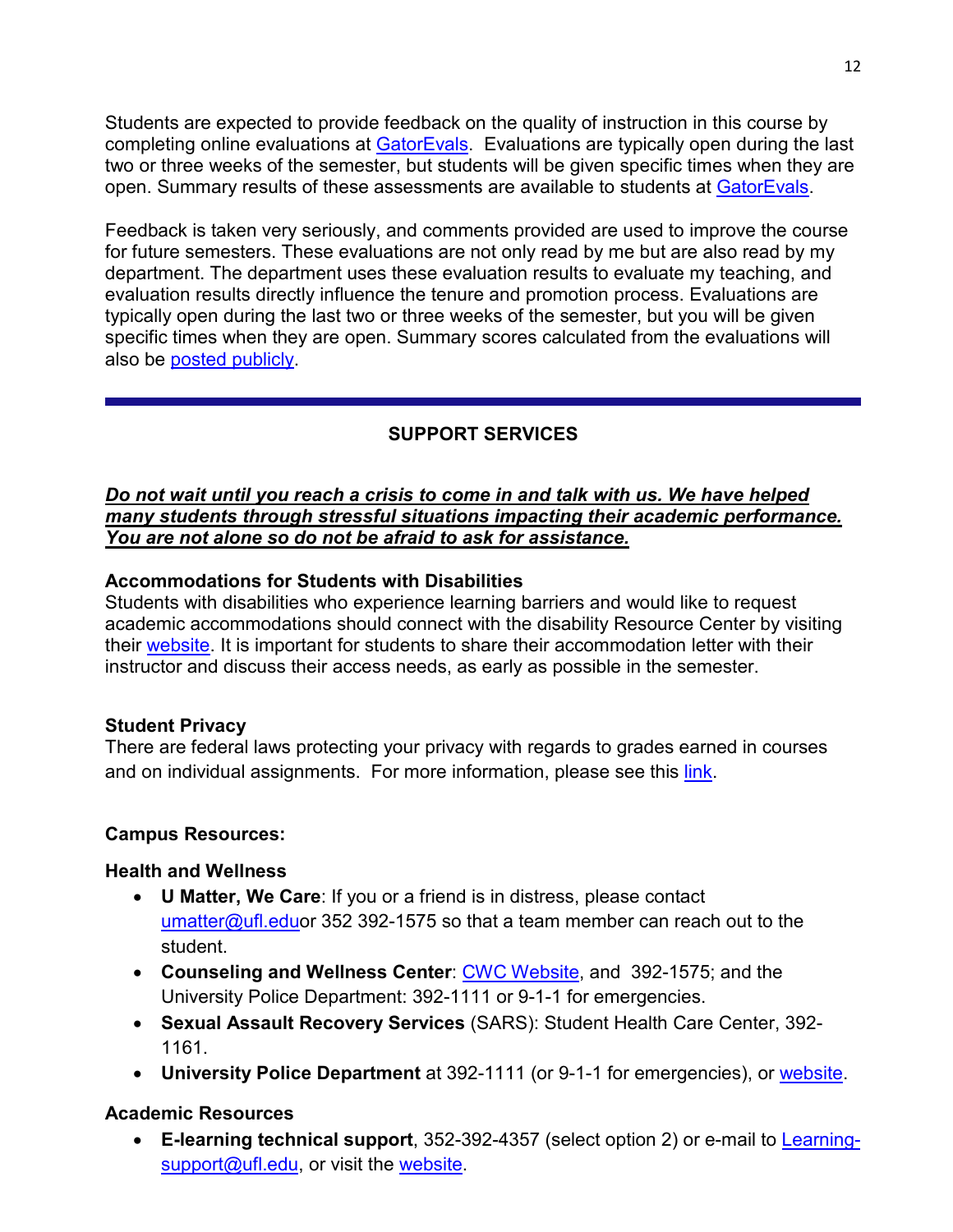- **Career Resource Center, Reitz Union**, 392-1601. Career assistance and counseling [website.](https://www.crc.ufl.edu/)
- **Library Support**, [Website.](http://cms.uflib.ufl.edu/ask) Various ways to receive assistance with respect to using the libraries or finding resources.
- **Teaching Center**, Broward Hall, 392-2010 or 392-6420. General study skills and tutoring. [Website.](https://teachingcenter.ufl.edu/)
- **Writing Studio**, 302 Tigert Hall, 846-1138. Help brainstorming, formatting, and writing papers. [Website.](https://writing.ufl.edu/writing-studio/)
- **Student Complaints Campus**: [Website.](https://www.dso.ufl.edu/documents/UF_Complaints_policy.pdf)
- **On-Line Students Complaints**: [Website.](http://www.distance.ufl.edu/student-complaint-process)

BUT – Do not wait until you reach a crisis to come in and talk with us. We have helped many students through stressful situations impacting their academic performance. You are not alone so do not be afraid to ask for assistance.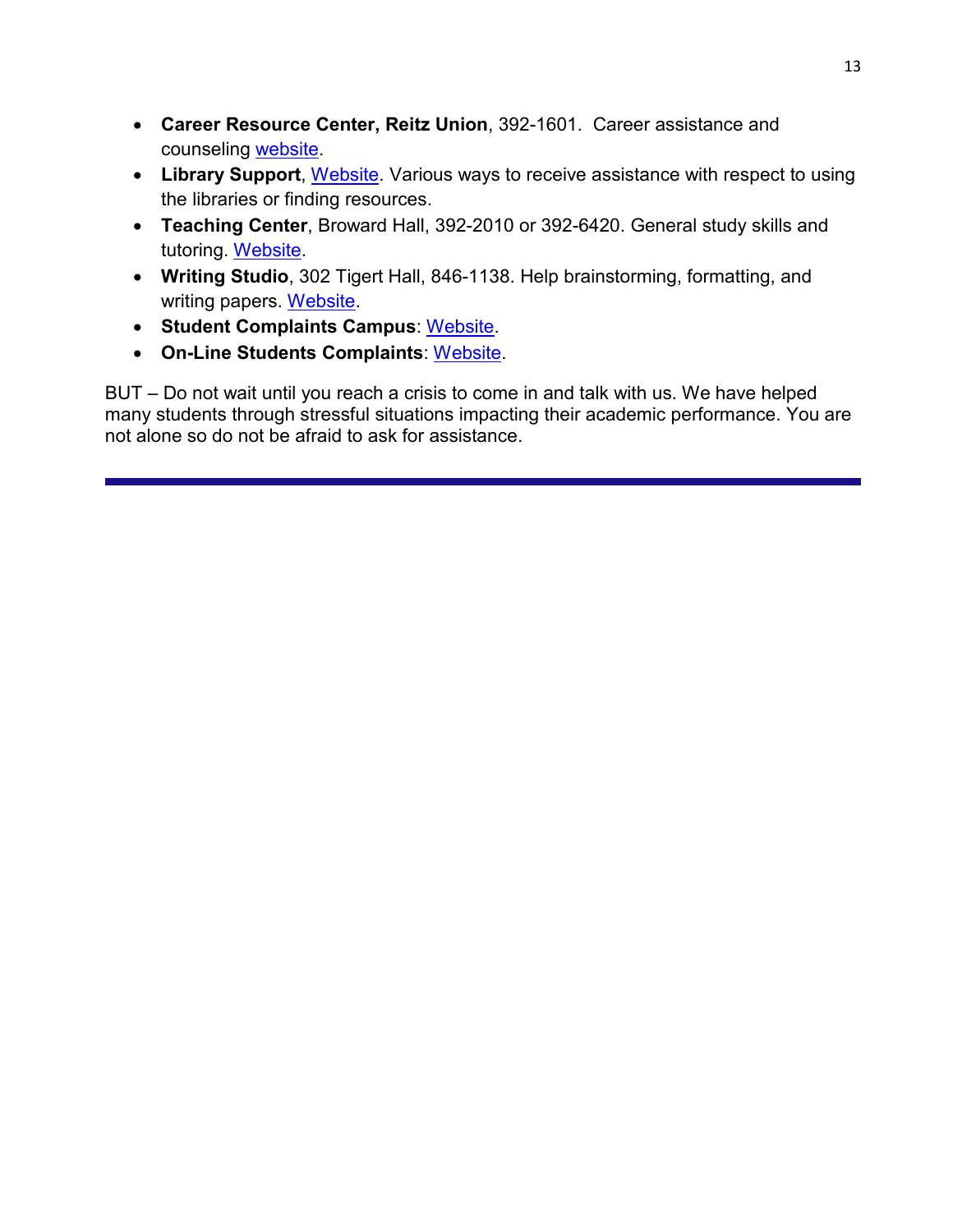## **APPENDIX**

# *Weekly Bibliography*

M Denotes an article where lead and/or senior author represents a historically excluded group; if you are aware of other relevant articles that improve diversity of author representation, please share them.

| <b>Week</b> | <b>Readings</b>                                                                                                                                            |
|-------------|------------------------------------------------------------------------------------------------------------------------------------------------------------|
|             | Understanding cognitive aging                                                                                                                              |
|             |                                                                                                                                                            |
|             | Cohen, R. A., Marsiske, M. M., & Smith, G. E. (2019). Neuropsychology of                                                                                   |
|             | aging. In S. T. DeKosky & S. Asthana (Eds). Handbook of clinical                                                                                           |
|             | neurology (Vol. 167, pp. 149-180). Elsevier.                                                                                                               |
|             |                                                                                                                                                            |
|             | Committee on the Public Health Dimensions of Cognitive Aging; Board on<br>Health Sciences Policy; Institute of Medicine; (2015 Jul 21) 1, Introduction. In |
|             | Blazer DG, Yaffe K, Liverman CT, (Eds). Cognitive Aging: Progress in                                                                                       |
|             | Understanding and Opportunities for Action. Washington (DC): National                                                                                      |
|             | Academies Press (US). Available from:                                                                                                                      |
|             | https://www.ncbi.nlm.nih.gov/books/NBK316207/                                                                                                              |
|             |                                                                                                                                                            |
|             | Committee on the Public Health Dimensions of Cognitive Aging; Board on                                                                                     |
|             | Health Sciences Policy; Institute of Medicine; (2015 Jul 21). 2, Characterizing                                                                            |
|             | and Assessing Cognitive Aging. In Blazer DG, Yaffe K, Liverman CT, (Eds).                                                                                  |
|             | Cognitive Aging: Progress in Understanding and Opportunities for Action.                                                                                   |
|             | Washington (DC): National Academies Press (US). Available from:                                                                                            |
|             | https://www.ncbi.nlm.nih.gov/books/NBK316201/                                                                                                              |
|             | Salthouse, T. A. (2019). Trajectories of normal cognitive aging. Psychology and                                                                            |
|             | Aging, 34(1), 17-24. http://dx.doi.org/10.1037/pag0000288                                                                                                  |
|             |                                                                                                                                                            |
|             |                                                                                                                                                            |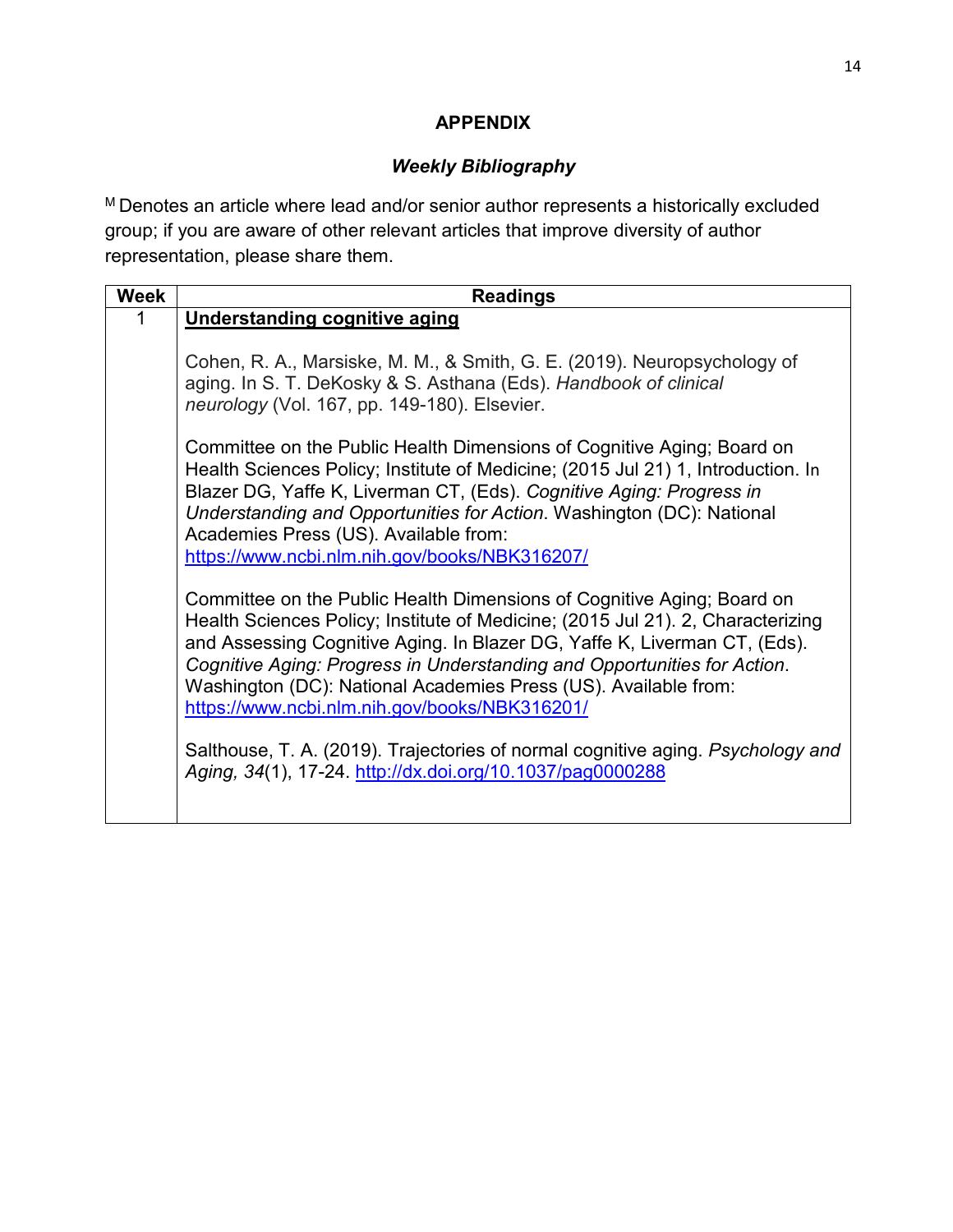| <b>Week</b>    | <b>Readings</b>                                                                                                                                                                                                                                                                                                            |
|----------------|----------------------------------------------------------------------------------------------------------------------------------------------------------------------------------------------------------------------------------------------------------------------------------------------------------------------------|
| $\overline{2}$ | Individual differences in cognitive aging                                                                                                                                                                                                                                                                                  |
|                | Seblova, D., Berggren, R., & Lövdén, M. (2019). Education and Age-related<br>Decline in Cognitive Performance: Systematic Review and Meta-analysis of<br>Longitudinal Cohort Studies. Ageing Research Reviews,<br>101005.https://doi.org/10.1016/j.arr.2019.101005                                                         |
|                | <sup>M</sup> Wilson, R. S., Capuano, A. W., Sytsma, J., Bennett, D. A., & Barnes, L. L.<br>(2015). Cognitive aging in older Black and White persons. Psychology and<br>Aging, 30(2), 279-285. https://doi.org/10.1037/pag0000024                                                                                           |
|                | MFreedman, D., & Manly, J. J. (2018). Assessment of cognition in African<br>American older adults. In G. E. Smith & S. T. Farias (Eds.), APA handbooks<br>in psychology®. APA handbook of dementia (p. 107-123). American<br>Psychological Association. https://doi.org/10.1037/0000076-006                                |
|                | MPedraza, O. (2018). Neuropsychological assessment of Spanish-speaking<br>older adults. In G. E. Smith & S. T. Farias (Eds.), APA handbooks in<br>psychology®. APA handbook of dementia (p. 141-170). American<br>Psychological Association. https://doi.org/10.1037/0000076-008                                           |
| 3              | Cognitive and neural reserve in aging                                                                                                                                                                                                                                                                                      |
|                | <sup>M</sup> Stern, Y., Barnes, C. A., Grady, C., Jones, R. N., & Raz, N. (2019). Brain<br>reserve, cognitive reserve, compensation, and maintenance: operationalization,<br>validity, and mechanisms of cognitive resilience. Neurobiology of aging, 83,<br>124-129. https://doi.org/10.1016/j.neurobiolaging.2019.03.022 |
|                | Cabeza, R., Albert, M., Belleville, S., Craik, F. I., Duarte, A., Grady, C. L.,  &<br>Rugg, M. D. (2018). Maintenance, reserve and compensation: the cognitive<br>neuroscience of healthy ageing. Nature Reviews Neuroscience, 19(11), 701-<br>710. https://doi.org/10.1038/s41583-018-0068-2                              |
|                | Stern, Y., Arenaza-Urquijo, E. M., Bartrés-Faz, D., Belleville, S., Cantilon, M.,<br>Chetelat, G.,  & Okonkwo, O. (2018). Whitepaper: Defining and investigating<br>cognitive reserve, brain reserve, and brain maintenance. Alzheimer's &<br>Dementia. https://doi.org/10.1016/j.jalz.2018.07.219                         |
|                | MVonk, J. M., Rentería, M. A., Avila, J. F., Schupf, N., Noble, J. M., Mayeux, R.,<br>& Manly, J. J. (2019). Secular trends in cognitive trajectories of diverse older<br>adults. Alzheimer's & Dementia, 15(12), 1576-1587.<br>https://doi.org/10.1016/j.jalz.2019.06.4944                                                |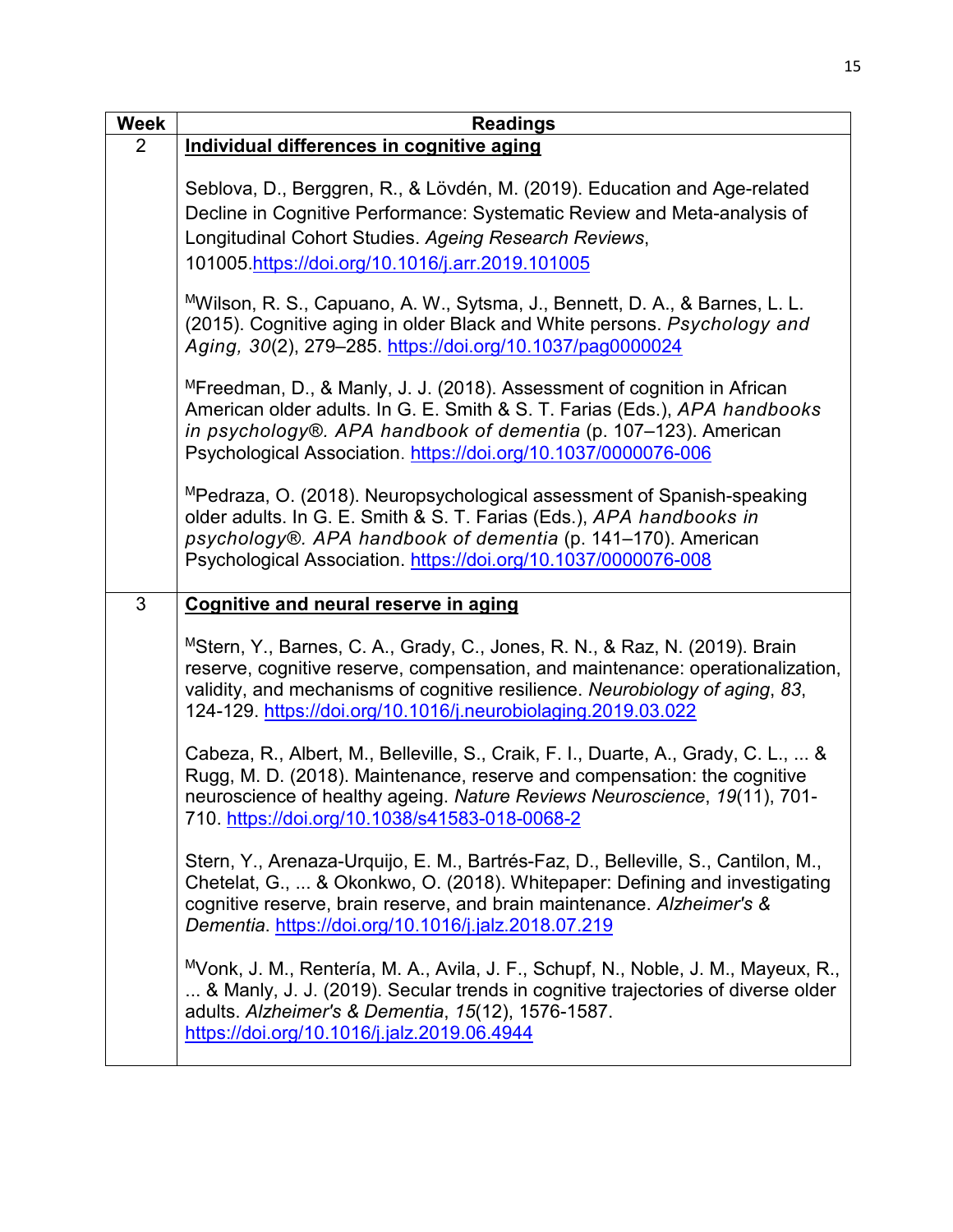| <b>Week</b> | <b>Readings</b>                                                                                                                                                                                                                                                                                                                            |
|-------------|--------------------------------------------------------------------------------------------------------------------------------------------------------------------------------------------------------------------------------------------------------------------------------------------------------------------------------------------|
| 4           | Neuroimaging/neuroscience methods and aging I                                                                                                                                                                                                                                                                                              |
|             | Lu, H., & Liu, P. (2017). MRI measures of aging: Methodological issues. In R.<br>Cabeza, L. Nyberg, & D. C. Park (Eds.), Cognitive neuroscience of aging:<br>Linking cognitive and cerebral aging (2 <sup>nd</sup> edition, pp. 9-34). Oxford University<br>Press.                                                                         |
|             | Madden, D. J., & Parks, E. L. (2017). Age differences in structural connectivity:<br>Diffusion tensor imaging and white matter hyperintensities. In R. Cabeza, L.<br>Nyberg, & D. C. Park (Eds.), Cognitive neuroscience of aging: Linking cognitive<br>and cerebral aging (2 <sup>nd</sup> edition, pp. 71-103). Oxford University Press. |
|             | Grady, C. L. (2016). Age differences in functional connectivity at rest and<br>during cognitive tasks. In R. Cabeza, L. Nyberg, & D. C. Park (Eds.), Cognitive<br>neuroscience of aging: Linking cognitive and cerebral aging (2 <sup>nd</sup> edition, pp.<br>105-130). Oxford University Press.                                          |
| 5           | Neuroimaging/neuroscience methods and aging II                                                                                                                                                                                                                                                                                             |
|             |                                                                                                                                                                                                                                                                                                                                            |
|             | Fjell, A. M. & Walhovd, K. B. (2017). Multimodal imaging of the aging brain. In<br>R. Cabeza, L. Nyberg, & D. C. Park (Eds.), Cognitive neuroscience of aging:<br>Linking cognitive and cerebral aging (2 <sup>nd</sup> edition, pp. 131-154). Oxford<br><b>University Press.</b>                                                          |
|             | Nyberg, L., Pudas, S., & Lundquist, A. (2017). Structural and functional imaging<br>of aging: Longitudinal studies. In R. Cabeza, L. Nyberg, & D. C. Park<br>(Eds.), Cognitive neuroscience of aging: Linking cognitive and cerebral<br>aging (2 <sup>nd</sup> edition, pp. 155-182). Oxford University Press.                             |
|             | Johnson, S. C. (2018). Brain imaging in dementia and antecedent conditions.<br>In G. E. Smith & S. T. Farias (Eds.), APA handbooks in psychology®. APA<br>handbook of dementia (p. 85-103). American Psychological<br>Association. https://doi.org/10.1037/0000076-005                                                                     |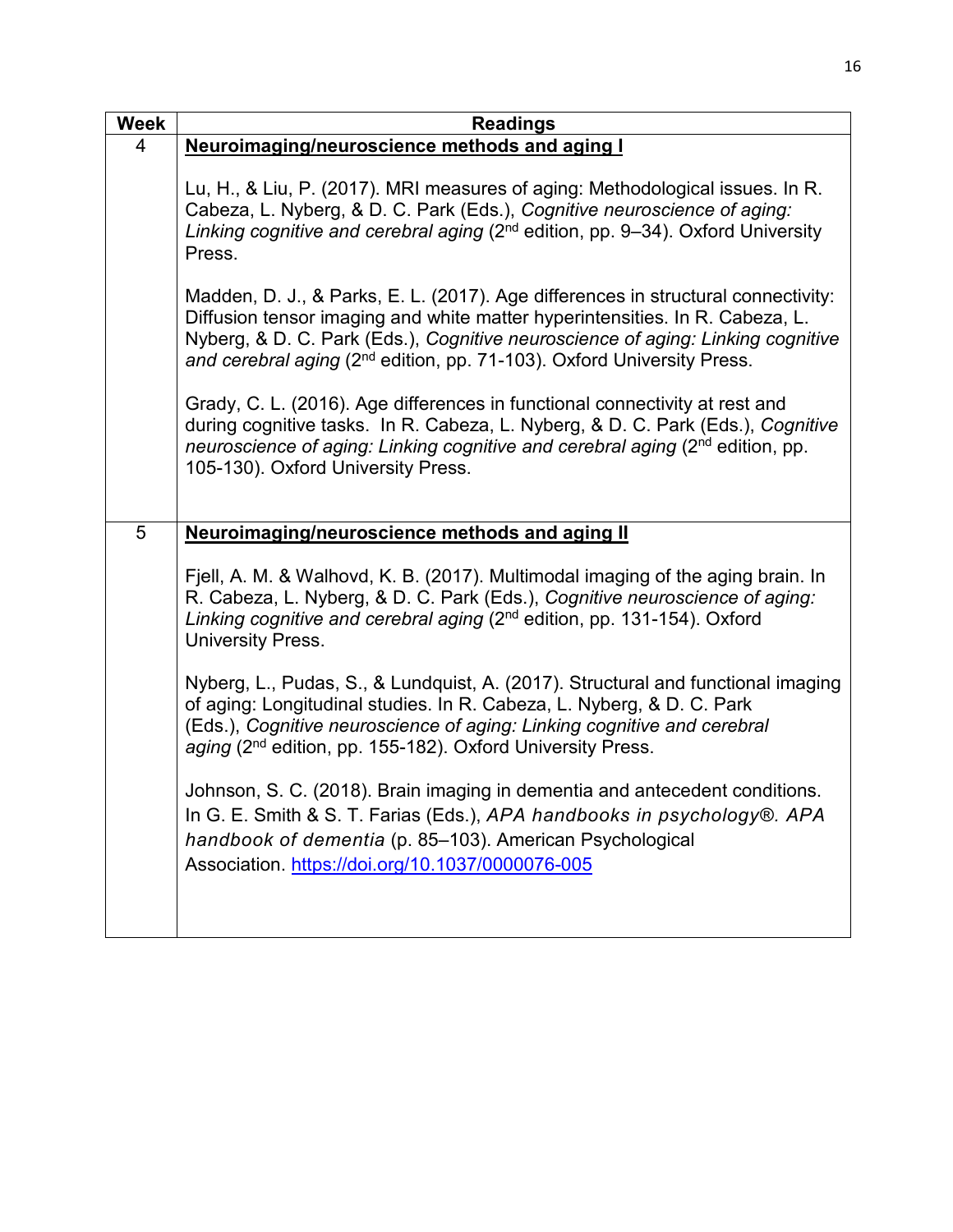| <b>Week</b>    | <b>Readings</b>                                                                                                                                                                                                                                                                                                                                                             |
|----------------|-----------------------------------------------------------------------------------------------------------------------------------------------------------------------------------------------------------------------------------------------------------------------------------------------------------------------------------------------------------------------------|
| 6              | <b>Memory aging</b>                                                                                                                                                                                                                                                                                                                                                         |
|                | Lustig, C., & Lin, Z. (2016). Memory: Behavior and neural basis. In Warner, S.<br>K., & Willis, S. L. (Eds). Handbook of the psychology of aging (pp. 147-163).<br>Academic Press.                                                                                                                                                                                          |
|                | Tromp, D., Dufour, A., Lithfous, S., Pebayle, T., & Després, O. (2015). Episodic<br>memory in normal aging and Alzheimer disease: Insights from imaging and<br>behavioral studies. Ageing research reviews, 24, 232-262.<br>https://doi.org/10.1016/j.arr.2015.08.006                                                                                                       |
|                | Danckert, S. L., & Craik, F. I. (2013). Does aging affect recall more than<br>recognition memory?. Psychology and aging, 28(4), 902.<br>https://doi.org/10.1037/a0033263                                                                                                                                                                                                    |
| $\overline{7}$ | Epidemiology and neuropathology of dementia                                                                                                                                                                                                                                                                                                                                 |
|                | Albert, M. S. (2018). Contemporary research criteria for dementia. In G. E.<br>Smith & S. T. Farias (Eds.), APA handbooks in psychology®. APA<br>handbook of dementia (p. 3-14). American Psychological<br>Association. https://doi.org/10.1037/0000076-001                                                                                                                 |
|                | Plassman, B. L., & Potter, G. G. (2018). Epidemiology of dementia and mild<br>cognitive impairment. In G. E. Smith & S. T. Farias (Eds.), APA handbooks in<br>psychology®. APA handbook of dementia (p. 15-39). American<br>Psychological Association. https://doi.org/10.1037/0000076-002                                                                                  |
|                | Murray, M. E., & DeTure, M. (2018). The neuropathology of dementia. In G. E.<br>Smith & S. T. Farias (Eds.), APA handbooks in psychology®. APA<br>handbook of dementia (p. 41-66). American Psychological<br>Association. https://doi.org/10.1037/0000076-003                                                                                                               |
|                | Yu, J. T., Xu, W., Tan, C. C., Andrieu, S., Suckling, J., Evangelou, E.,  & Kua,<br>E. H. (2020). Evidence-based prevention of Alzheimer's disease: systematic<br>review and meta-analysis of 243 observational prospective studies and 153<br>randomised controlled trials. Journal of Neurology, Neurosurgery & Psychiatry.<br>http://dx.doi.org/10.1136/jnnp-2019-321913 |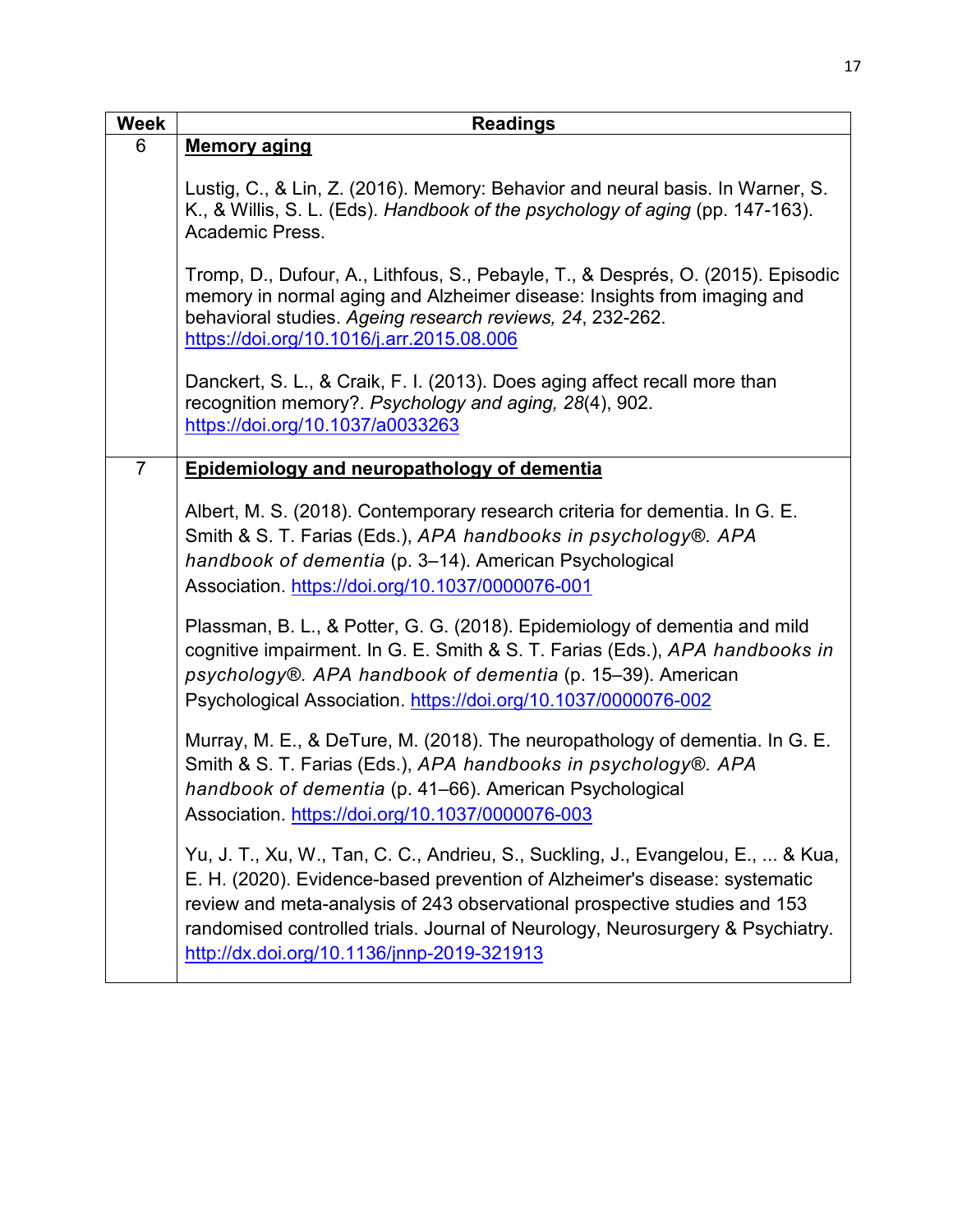| <b>Week</b> | <b>Readings</b>                                                                                                                                                                                                                                                                                                                                                               |
|-------------|-------------------------------------------------------------------------------------------------------------------------------------------------------------------------------------------------------------------------------------------------------------------------------------------------------------------------------------------------------------------------------|
| 8           | <b>Clinical assessment of the dementias</b>                                                                                                                                                                                                                                                                                                                                   |
|             | Edmonds, E. C., Salmon, D. P., & Bondi, M. W. (2018). Clinical assessment of<br>Alzheimer's disease. In G. E. Smith & S. T. Farias (Eds.), APA handbooks in<br>psychology®. APA handbook of dementia (p. 249–276). American<br>Psychological Association. https://doi.org/10.1037/0000076-013<br>Fields, J. A. (2018). Clinical neuropsychological assessment in older adults |
|             | with Lewy body disease and Parkinson's disease. In G. E. Smith & S. T. Farias<br>(Eds.), APA handbooks in psychology®. APA handbook of dementia (p.<br>277-299). American Psychological<br>Association. https://doi.org/10.1037/0000076-014                                                                                                                                   |
|             | Watson, C. L., Foley, J. M., & Kramer, J. H. (2018). Clinical neuropsychology of<br>frontotemporal dementia. In G. E. Smith & S. T. Farias (Eds.), APA<br>handbooks in psychology®. APA handbook of dementia (p. 301–324).<br>American Psychological Association. https://doi.org/10.1037/0000076-015                                                                         |
|             | Libon, D. J., Lamar, M., Price, C. C., Jefferson, A. L., Swenson, R., & Au, R.<br>(2018). Neuropsychological evaluation for vascular dementia. In G. E. Smith &<br>S. T. Farias (Eds.), APA handbooks in psychology®. APA handbook of<br>dementia (p. 325–341). American Psychological<br>Association. https://doi.org/10.1037/0000076-016                                    |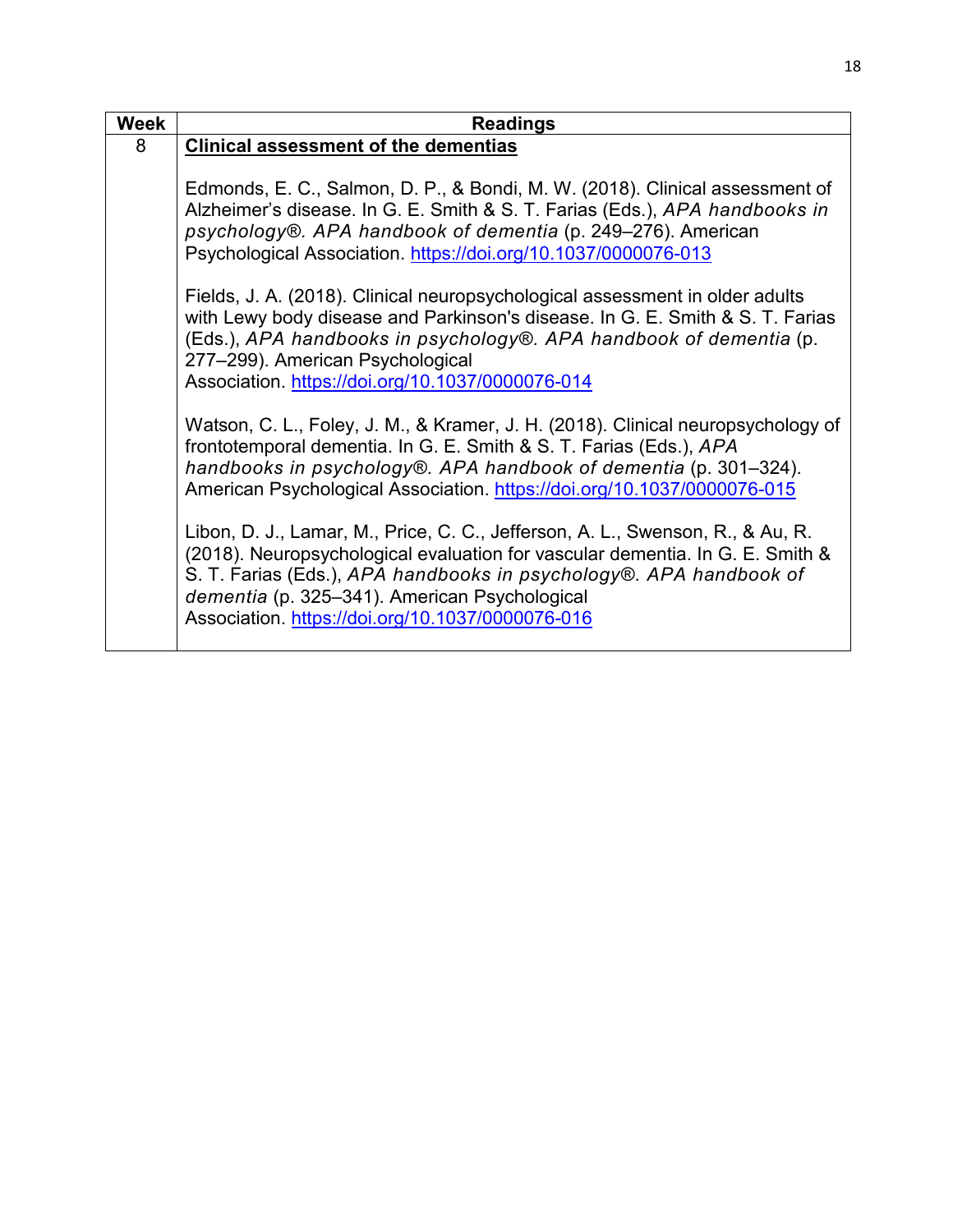| <b>Week</b> | <b>Readings</b>                                                                                                                                                                                                                                                                                                                                             |
|-------------|-------------------------------------------------------------------------------------------------------------------------------------------------------------------------------------------------------------------------------------------------------------------------------------------------------------------------------------------------------------|
| 9           | <b>Clinical and environmental risk factors</b>                                                                                                                                                                                                                                                                                                              |
|             | Kuźma, E., Lourida, I., Moore, S. F., Levine, D. A., Ukoumunne, O. C., &<br>Llewellyn, D. J. (2018). Stroke and dementia risk: a systematic review and<br>meta-analysis. Alzheimer's & Dementia, 14(11), 1416-1426.<br>https://doi.org/10.1016/j.jalz.2018.06.3061                                                                                          |
|             | Kueper, J. K., Speechley, M., Lingum, N. R., & Montero-Odasso, M. (2017).<br>Motor function and incident dementia: a systematic review and meta-<br>analysis. Age and Ageing, 46(5), 729-738.<br>https://doi.org/10.1093/ageing/afx084                                                                                                                      |
|             | Grammatikopoulou, M. G., Goulis, D. G., Gkiouras, K., Theodoridis, X.,<br>Gkouskou, K. K., Evangeliou, A.,  & Bogdanos, D. P. (2020). To Keto or Not<br>to Keto? A Systematic Review of Randomized Controlled Trials Assessing the<br>Effects of Ketogenic Therapy on Alzheimer Disease. Advances in Nutrition.<br>https://doi.org/10.1093/advances/nmaa073 |
|             | Peters, R., Ee, N., Peters, J., Booth, A., Mudway, I., & Anstey, K. J. (2019). Air<br>pollution and dementia: a systematic review. Journal of Alzheimer's<br>Disease, 70(s1), S145-S163. https://doi.org/10.3233/JAD-180631                                                                                                                                 |
|             | Peters, R., Booth, A., Rockwood, K., Peters, J., D'Este, C., & Anstey, K. J.<br>(2019). Combining modifiable risk factors and risk of dementia: a systematic<br>review and meta-analysis. BMJ open, 9(1), e022846.<br>http://dx.doi.org/10.1136/bmjopen-2018-022846                                                                                         |
| 10          | <b>Cardiovascular aging</b>                                                                                                                                                                                                                                                                                                                                 |
|             | Skinner, S. N., Ellis, M. P., & Pa, J. (2018). The effects of physical activity on<br>cognition, dementia risk, and brain health. In G. E. Smith & S. T. Farias<br>(Eds.), APA handbooks in psychology®. APA handbook of dementia (p.<br>381-398). American Psychological<br>Association. https://doi.org/10.1037/0000076-020                               |
|             | <sup>M</sup> Fernando, H. J., Cohen, R. A., Gullett, J. M., Friedman, J., Ayzengart, A.,<br>Porges, E.,  & Gonzalez-Louis, R. (2019). Neurocognitive Deficits in a Cohort<br>With Class 2 and Class 3 Obesity: Contributions of Type 2 Diabetes and Other<br>Comorbidities. Obesity, 27(7), 1099-1106. https://doi.org/10.1002/oby.22508                    |
|             | Moraes, N. C., Aprahamian, I., & Yassuda, M. S. (2019). Executive function in<br>systemic arterial hypertension: A systematic review. Dementia &<br>neuropsychologia, 13(3), 284-292. https://doi.org/10.1590/1980-<br>57642018dn13-030004                                                                                                                  |
|             | Goshgarian, C., & Gorelick, P. B. (2019). Perspectives on the relation of blood<br>pressure and cognition in the elderly. Trends in cardiovascular medicine, 29(1),<br>12-18. https://doi.org/10.1016/j.tcm.2018.05.011                                                                                                                                     |